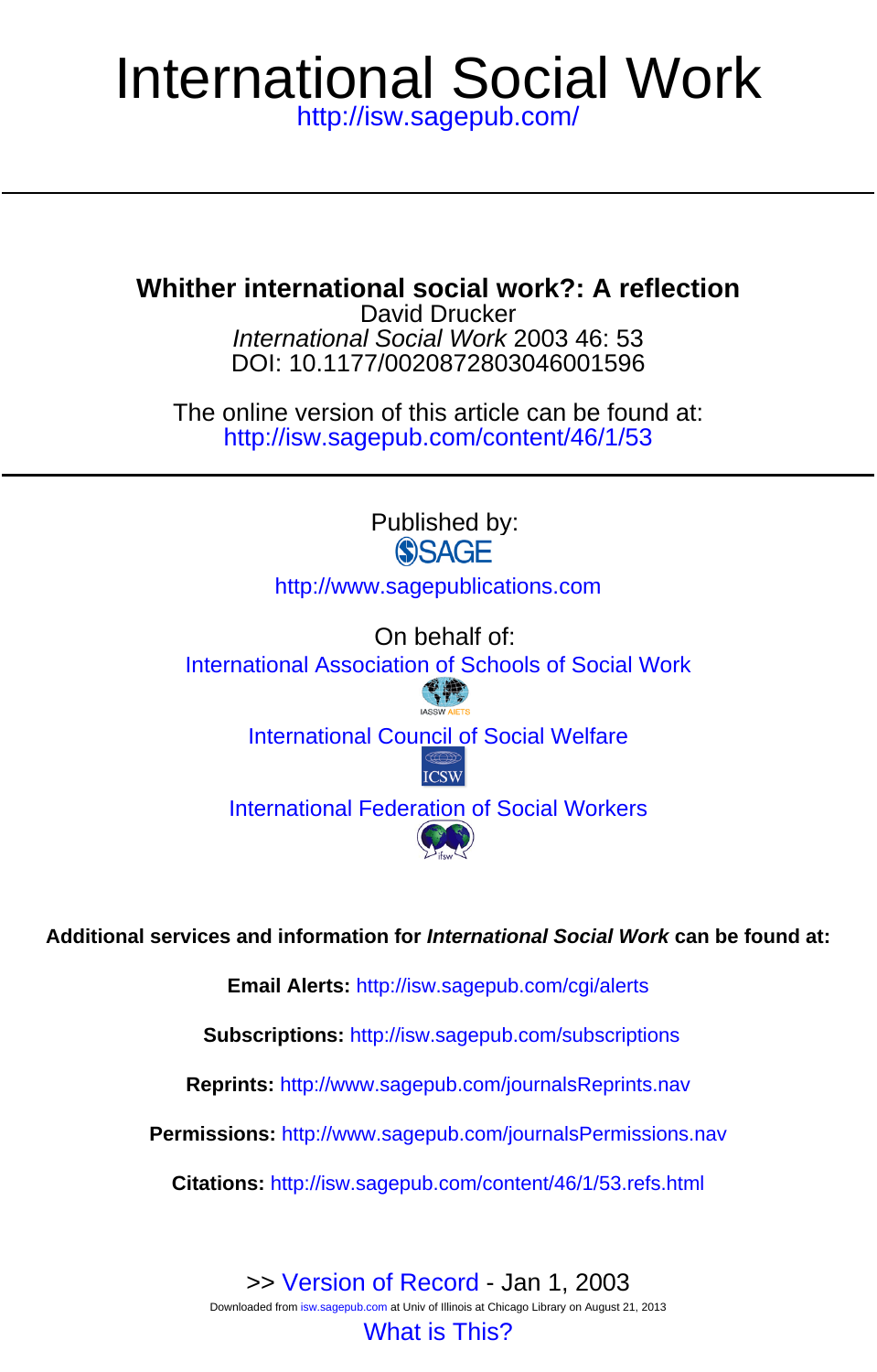Sage Publications: London, Thousand Oaks, CA and New Delhi 0020-8728[200301]46:1;53-81; 027596

# Whither international social work?

A reflection

**David Drucker** 

#### The journals International Social Work and Social Work

The July 1999 issue of *International Social Work (ISW)* and the letters celebrating the profession's American centenary in the November 1998 issue of *Social Work* (SW) provide a contemporary gold mine of interesting material and at the same time a minefield of macro issues and challenges. They raise profound questions over what kind of a profession social work has been, believes itself to be and really wants to become.

Apparently our journals, according to the  $ISW$  editor, mostly focus on micro issues and, although we claim 'many of our colleagues spend their professional lives with relief and humanitarian agencies', they have not shared and taught the 'accumulated bodies of knowledge . . . effective in situations of extreme, largescale human need' (Turner, 1999: 260).

Perhaps this is a powerful indicator of the actual nature of the predominantly micro vision and practices of our profession?

In the 1998 special centennial issue of *Social Work*, the readers' letters emphasize and rejoice in social work's fundamental concern with social change, social injustice and the conditions of poverty and the poor. In the second paragraph of the journal's editorial which refers to a contributor's morose comment that our profession does what others do, but more cheaply, one is struck by the sentence:

David Drucker is a psychiatric social worker and consultant to a wide range of UN agencies, USAID, and NGOs. Address: Passage a niveau, 119 Rte. d'Asserans, Farges, Collonges 01550, France. [druckerd@fr.inter.net].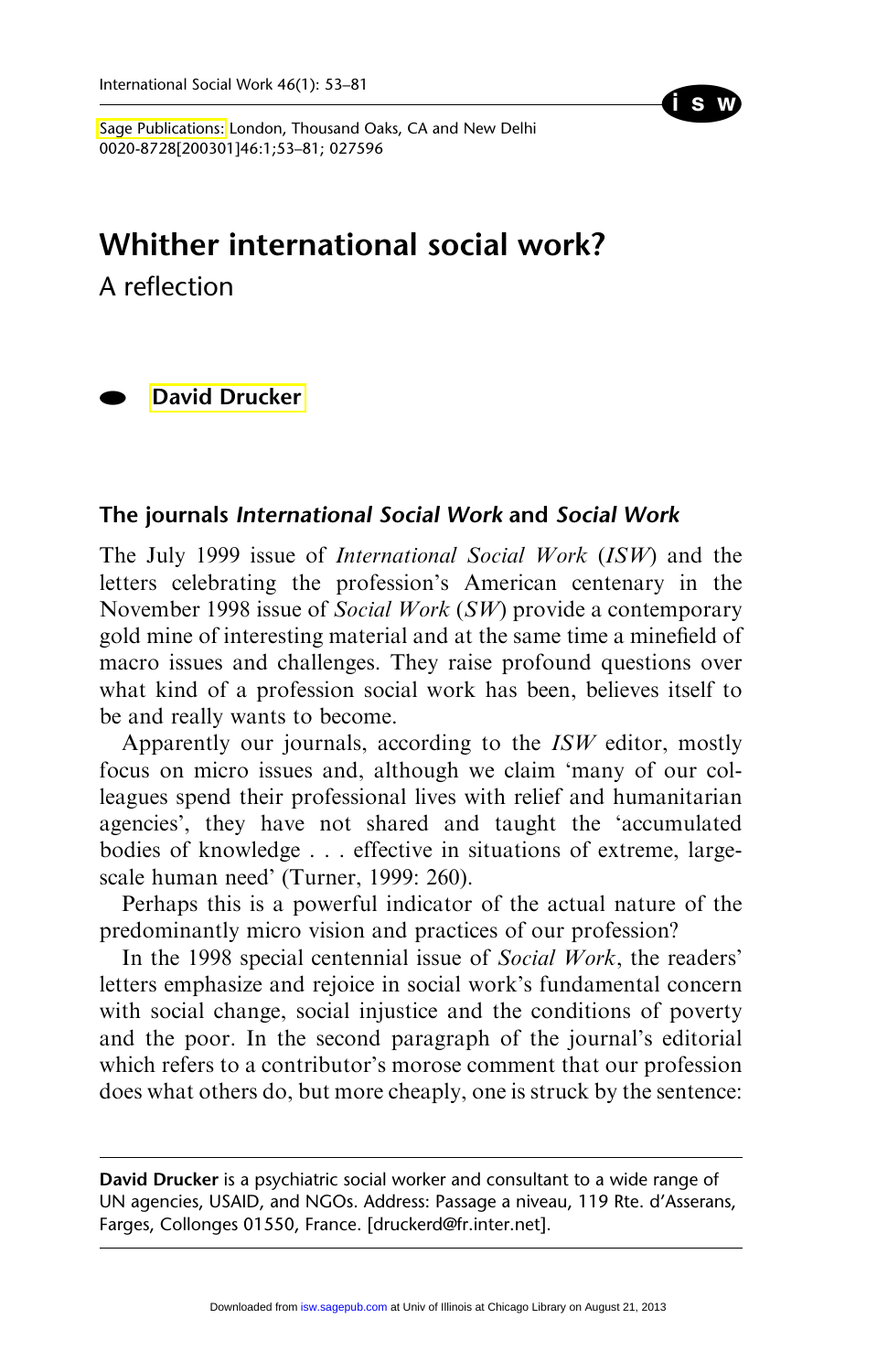In a society that assesses quality in monetary terms, such a distinguishing characteristic simply devalues our services and clients' (Witkin, 1998: 483).

Richard Cloward of Columbia University, as part of the 'celebration' of the USA's social work centenary year, was invited to be enshrined in a 'Hall of Fame'. He declined the honour. Cloward might well be too abrasive for some, but he raises important issues. In his letter to Social Work (1998) and on the Internet, he declared that instead of a celebration there should be a 'wake'. He explains:

What I see on social work's centennial is a divorce between professional education and professional practice . . . Graduate schools of social work, especially the better-known ones, are taking on the attributes of research institutes, with faculty venturing into the field of practice only to collect data . . . We need balance between practice and research, and as much integration as possible. What is happening instead is that the practice traditions of graduate social work education, including the tradition of close integration with social agencies, are being superseded, even extinguished, by this growing research movement. (Cloward, 1998: 584)

#### A personal review over 50 years and reflections

All this has prompted me to review my own half century of learning, practicing, teaching and living in the profession, and to respond. These reflections of course contain a personal perspective of my wide-ranging work and thinking, in the expectation that in the very values-laden nature of social work they have a proper place for discussion in a professional journal. I write from the foundation of a professional social work education and practice in the UK followed by further education and practice in the USA. After returning to the UK I taught (and learned much from) very senior people from a variety of developing countries. Subsequently I spent many years in areas of primary poverty and human catastrophe in the so-called Third World (in Asia and Africa). This included conducting a six-country study of social work in Asia (Drucker, 1972). This became the basis for a United Nations regional seminar in Bangkok later that year. More recently I have been involved in setting up social work practice and education in the Baltic state of Lithuania. Last year I was in the earthquake area with an assessment mission for the World Food Programme. In 1998, after a nine-year absence, I carried out a two-month lecture tour round the USA, speaking on 'The Search for the "Social" in Development'. Listening to the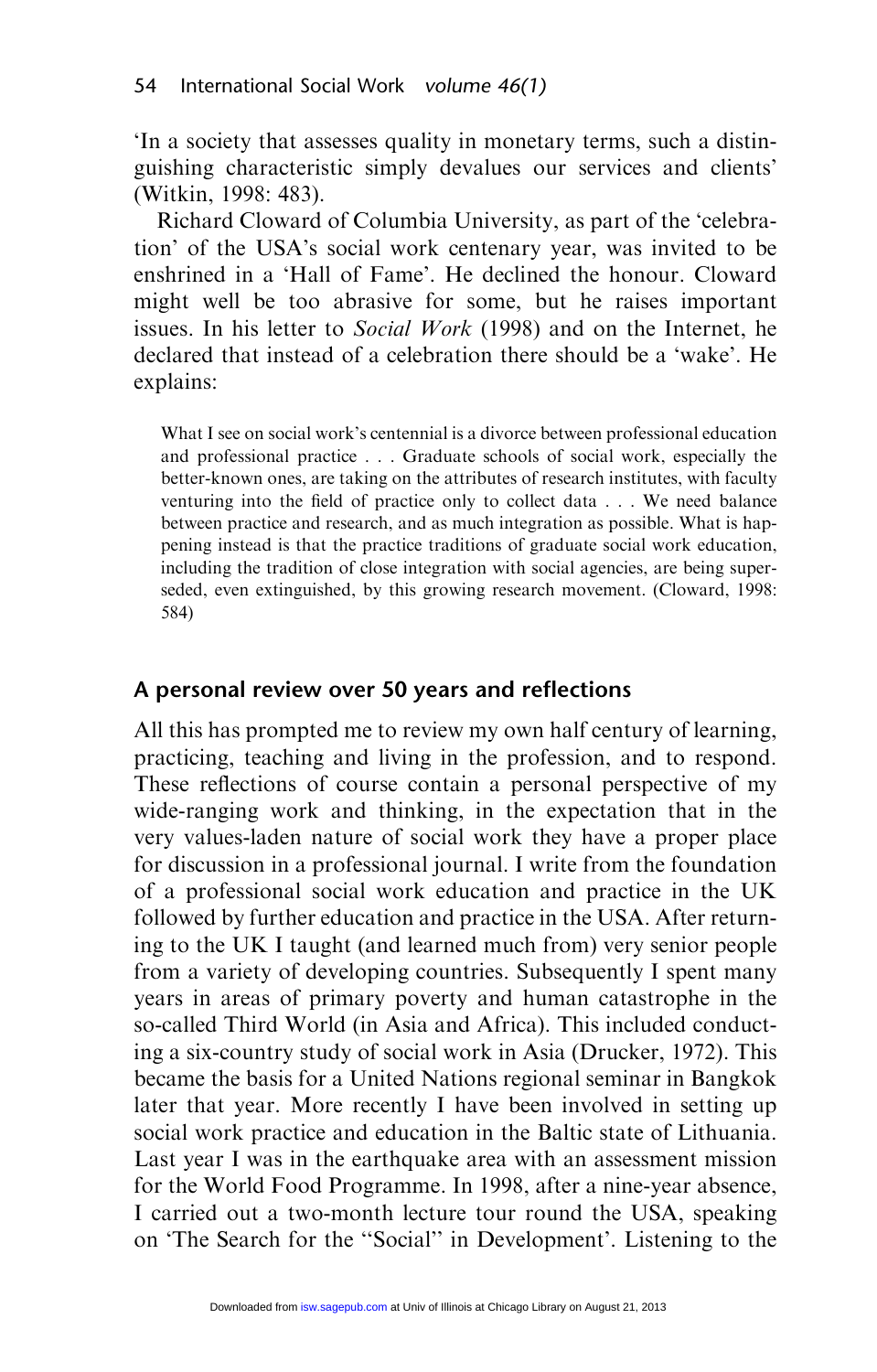comments of audience members, speaking to social workers and academics, actively seeking opportunities to make observations of current practice and listening to concerns gave me a renewed macro vantage point which has further shaped my thinking.

#### The subject matter

In this present article I ask whether social work can genuinely claim to be (as the name of the  $ISW$  journal suggests) an international profession with an international perspective and knowledge base. Are we to be found performing specialized and effective tasks in relation to large-scale human catastrophes and social needs? What is our record on the global scene in the cause of promoting attention to social issues and demonstrating action in the main stream of development? Do we actually possess the requisite education, skills and vision to work and teach others in the international arena? What have we been teaching theoretically, and imparting what skills related to practice on the international scene?

I ask, and illustrate with numerous observations, my doubts whether, as we proudly and insistently claim, we really are to be found significantly at the centre of concern with the poor, the excluded and the fundamental conditions of poverty. Despite our sworn values, do we in fact function largely as selective stretcherbearers (as Richard Titmuss used to categorize those who dealt with the halt, lame and excluded) of our own society, and act predominantly with a Western cultural orientation, indistinguishable from others, currently dancing to the compelling tune of unrestrained free market forces?

I question, too, like Cloward, what the relationship should be between experience and practice in determining the nature and teaching of social work research.

Finally, from a range of proposals made nearly 30 years ago in An exploration . . . (Drucker, 1972) which regrettably after all these years, remains most relevant, I select some suggestions related to the place of research in the social work profession and a possible career structure for exploring social work in the development process.

#### The challenge

The ISW editor, witnessing on television the mobilization of a war machine which would add to the destruction and human misery in Kosovo, sets a major theme: '[as] a profession whose mission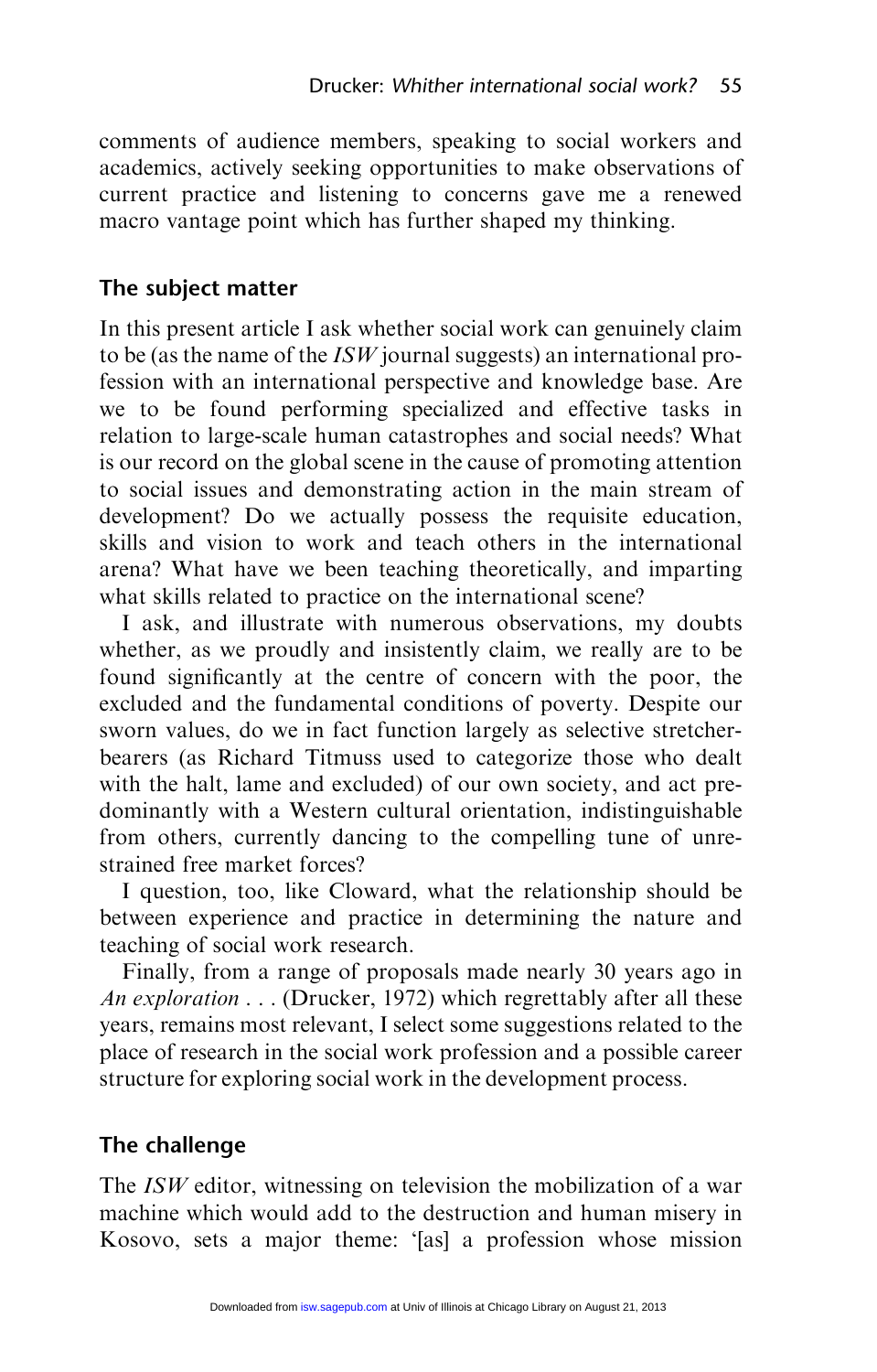espouses social justice for all, can we turn our backs on the terrible human suffering and violation of rights that take place in so many areas of the world?' (Turner, 1999: 259)

If as seems suggested, and from my own experience, our profession is not much found in such situations nor our learning from them embodied in our teaching, can we still think of ourselves as being committed to such things as are emblazoned on the rhetoric of national and international social work organizations?

#### Current (but not for long) situations

The editor's musings were prompted on the occasion of the events in Kosovo. Kosovo, horribly of course, is only one more example in a long line of murderous happenings. Just the recent rollcall is appalling: Bosnia, Eritrea, Ethiopia, Somalia, Rwanda, Algeria, Colombia, Chile, Nicaragua, El Salvador, Mexico (Chiapas), Afghanistan, Cambodia – need one continue? The list leaves out much that has been of relatively little media interest, such as Congo, Zaire, Sierra Leone, Liberia. The arena keeps changing, each becoming the focus of the media for relatively short periods until there is something new, an unending panorama of locations of human-inspired catastrophe.

The Kosovo situation, however, has made explicit at least two significant issues. We have known for a very long time that in modern conflict the number of civilian casualties greatly outnumbers the military casualties. Now (despite the enormous expenditure on weaponry and the military who are taught to kill and defend themselves) it has apparently become policy that the lives of soldiers take priority over the need on the ground to protect safe havens and the lives of civilians, women, children, the aged and, in fact, all nonarmed non-combatants. The military are also usually much better provided for in the daily needs of living and are not ordinarily counted amongst the poverty-stricken. Does social work have a voice in such matters?

On the positive side there has been a grudging acknowledgement that concepts of sovereignty should not automatically allow governments to slaughter people who are supposedly their own citizens. However, in such situations it would seem there are very limited options, where the big powers and their self-conceived interests are involved, to do anything about it.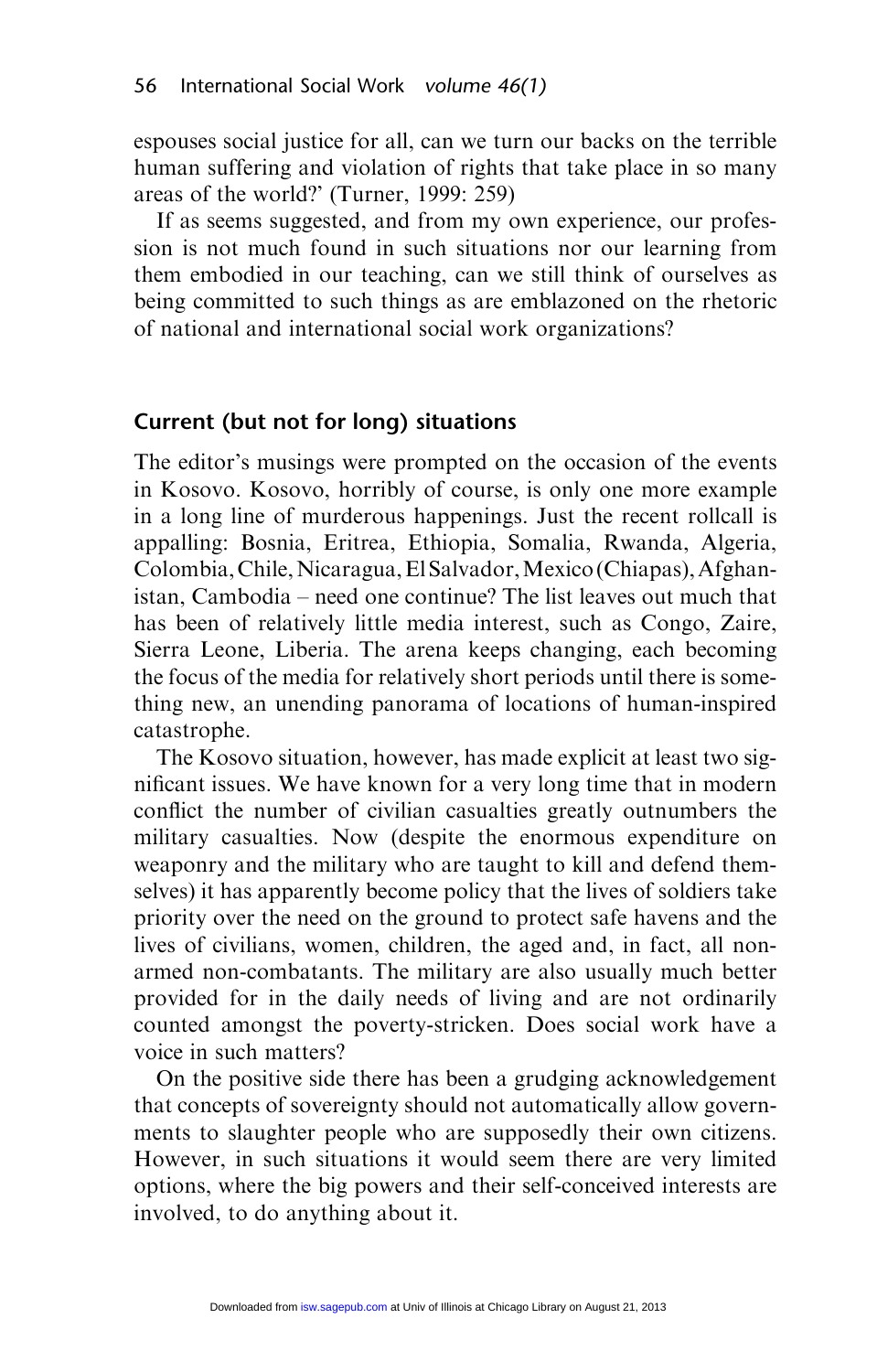Turner (1999: 260), on Kosovo, goes on to declare: 'surely our profession has an important role in aftermath of these large-scale assaults on whole populations'.

#### Aftermaths, pre-maths and colonization - an East Timor example

Since the editor wrote the above, predictably, Kosovo sank back into minor media coverage. Soon after, East Timor and Indonesia temporarily took the limelight<sup>1</sup> (in its turn soon to be switched to other seething cauldrons of human misery).

Jim Ife (1999) went on an initial International Federation of Social Work East Timor 'aftermath' mission and circulated its report on the Internet. What he has to tell us is very significant. He provides powerful descriptions of the 'colonial behaviour' of the assisters in Timor. He has questions to ask and, one hopes inescapably, lessons to teach us:

There is, by all accounts, a rush of people who want to be 'part of the action', seeking UN or NGO jobs in East Timor, or contracts for health, education, welfare and housing programs. In this rush, the voices and wishes of the East Timorese may be ignored.  $(1999: 6)$ 

Some at least of the NGOs see themselves as having a long-term presence in East Timor, and are apparently making plans to that effect. Some people even told me that it was most important to establish a 'civil society' in East Timor, apparently not being able to notice the considerable existing strength in East Timorese society. (1999: 5)

In words very much related to the stance of our profession he adds:

social workers in particular should be alarmed by any claim to be working 'in the best interests' of somebody else, this has in the past been the justification for the most oppressive and disempowering practices, and for the denial of the basic rights of dependent populations. Working 'in the best interests' of somebody else implies that one knows better than they do what they need. (1999: 4)

Any notion of external people defining the needs of the East Timorese, or prescribing solutions or programs for them, will not only not work, but will create tension and an understandable resentment from the East Timorese. (1999: 12)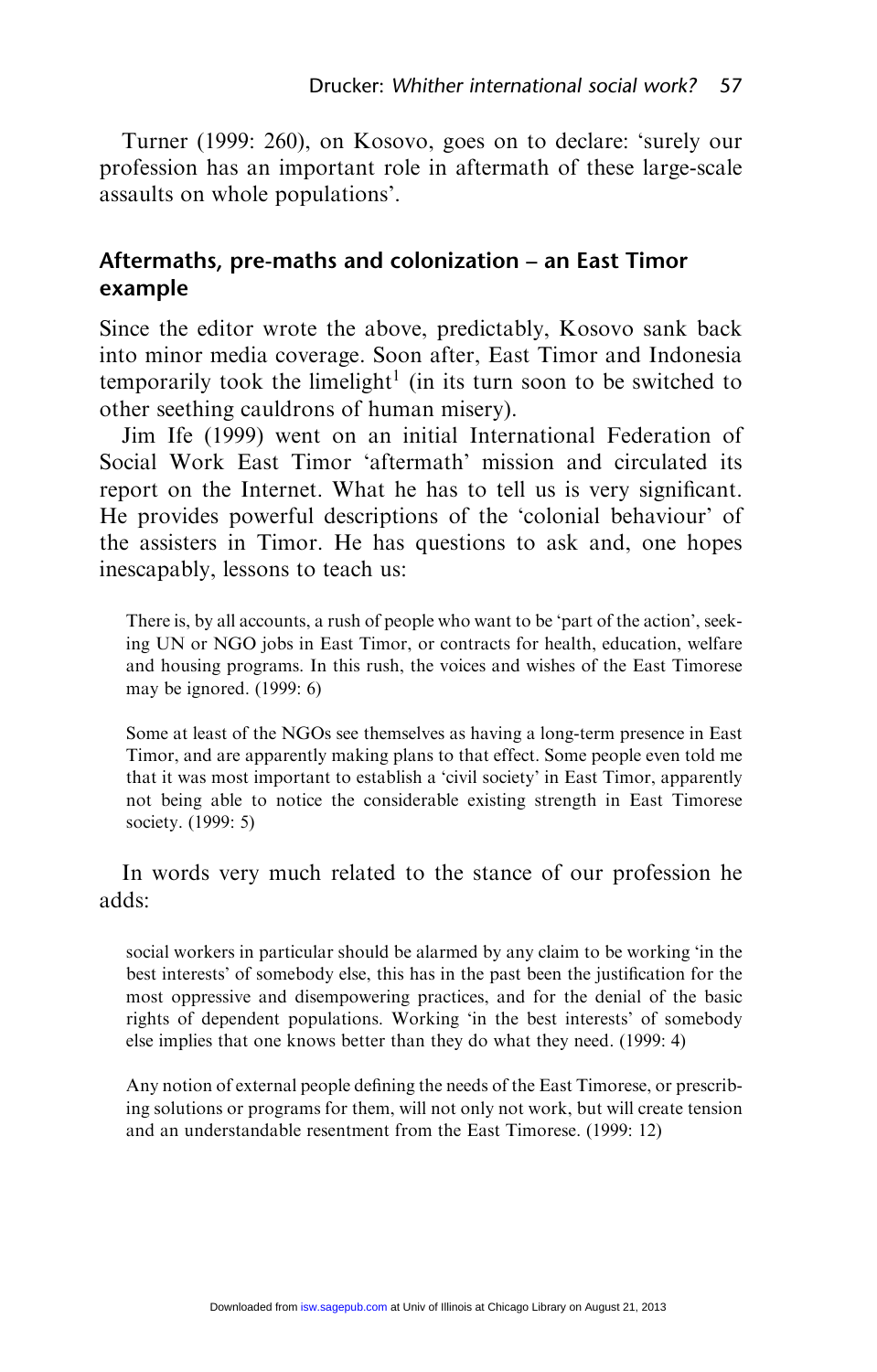#### **Questions and precedents**

In E. Timor (if my international experience is anything to go by) there are probably embarrassingly few of the 'many of our colleagues (who) spend their professional lives with relief and humanitarian agencies' referred to in the ISW editorial (Turner, 1999: 206).<sup>2</sup>

How is it that the social work profession, that declares an international relevance, has failed to appear on these scenes in such numbers as to critically influence the humanitarian organizations in regard to people-centred bottom-up assistance and self-determined and directed development processes?

Of course aid agencies and particularly non-governmental organizations (NGOs) have to find a market to justify their existence, to secure funding and employment possibilities. As governments abandon many responsibilities. NGOs (in the most recent jargon upgraded to 'civil society') have found expanded opportunities for funding. We certainly notice that the dramas of suffering which engage the media for limited amounts of time are convenient as marketing commercials for aid agencies. If e indicates that Timor is no exception: 'the popularity of the cause, [have] meant that most international NGOs have felt it necessary to have a strong presence on the ground there. It is hard to estimate the numbers, as they are increasing all the time' (1999: 2). As is so familiar elsewhere, Ife can identify 'little common ground that can be claimed as a basis for co-ordinated action'. $3$ 

The aid agencies (with honourable exceptions) are clearly getting, and often deservedly, a bad name. Not surprisingly, comment can be found in influential journals predominantly concerned with business and economics: 'NGOs now head for crises zones as fast as journalists do; a war, a flood, refugees, a dodgy election, even a world trade conference will draw them like a honey pot . . . In Kosovo itself the ground is now thick with foreign groups competing to foster democracy, build homes, and proffer goods and services' (The Economist, 29 January 2000).

How is it that with all the past experience of situations around the world, and much misguided assistance, do we not find a sufficient professional international presence able to effectively tackle the by now familiar destructive aspects of humanitarian interventions and their long-term development implications?

In 1998, at my speaking engagement with the international committee of NASW in New York City in their business meeting, the group seemed eager to continue meeting in the United Nations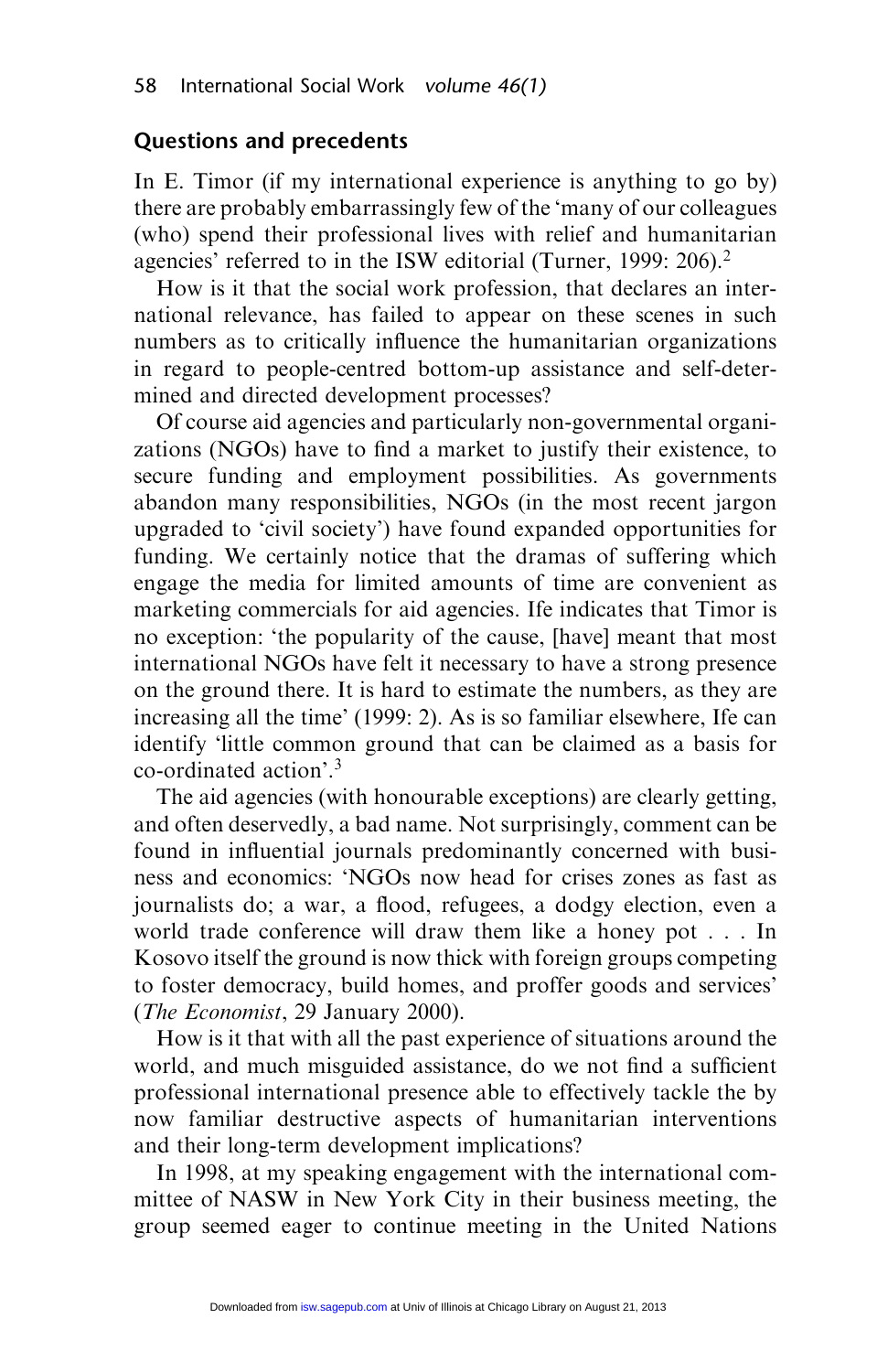building 'despite the cost'. This was important, it was said, 'in order to show the UN what social work is'. I pointed out that in the 1950s and 1960s there was a strong social work presence in the Social Development Division at the heart of the UN headquarters in New York. This division was eventually banished offstage to Vienna (as was the International Association of Schools of Social Work, IASSW). There they both declined into relative obscurity. As I understand it, the division became mainly concerned with social work's earlier traditional micro concerns instead of striving to become an integral and influential part of international development processes.

We lost, as far as I can determine, the potentially effective presence of a cadre of professional social workers within shouting distance of the centre of mainstream organizations in international affairs. Can it truly be that our Western-dominated social work has little in the way of universality, education and practice skills to contribute relevantly and recognizably when it has a foothold opportunity on the world stage? Certainly, located centrally within the UN, social work failed to penetrate and influence their sister agencies and the international NGOs.

The Red Cross (IFRC, 1994), now aware of such a situation, has recently drawn up an approved list of NGOs and has had them put their names to a 10-point code of conduct (the code is equally appropriate, in my opinion, to UN operational agencies):

- The humanitarian imperative comes first.
- Aid is given regardless of race, creed or nationality on the basis of the aid alone.
- Aid will not be used to further a particular political or religious standpoint.
- We shall endeavour not to act as instruments of government foreign policy.
- We shall respect culture and custom.
- We shall attempt to build disaster response on local capacities.
- Ways shall be found to involve programme beneficiaries in the management of relief aid.
- Relief aid must strive to reduce future vulnerabilities as well as meeting basic needs.
- We hold ourselves accountable to both those we seek to assist and those from whom we accept resources.
- We shall recognise disaster victims as dignified humans, not hopeless objects.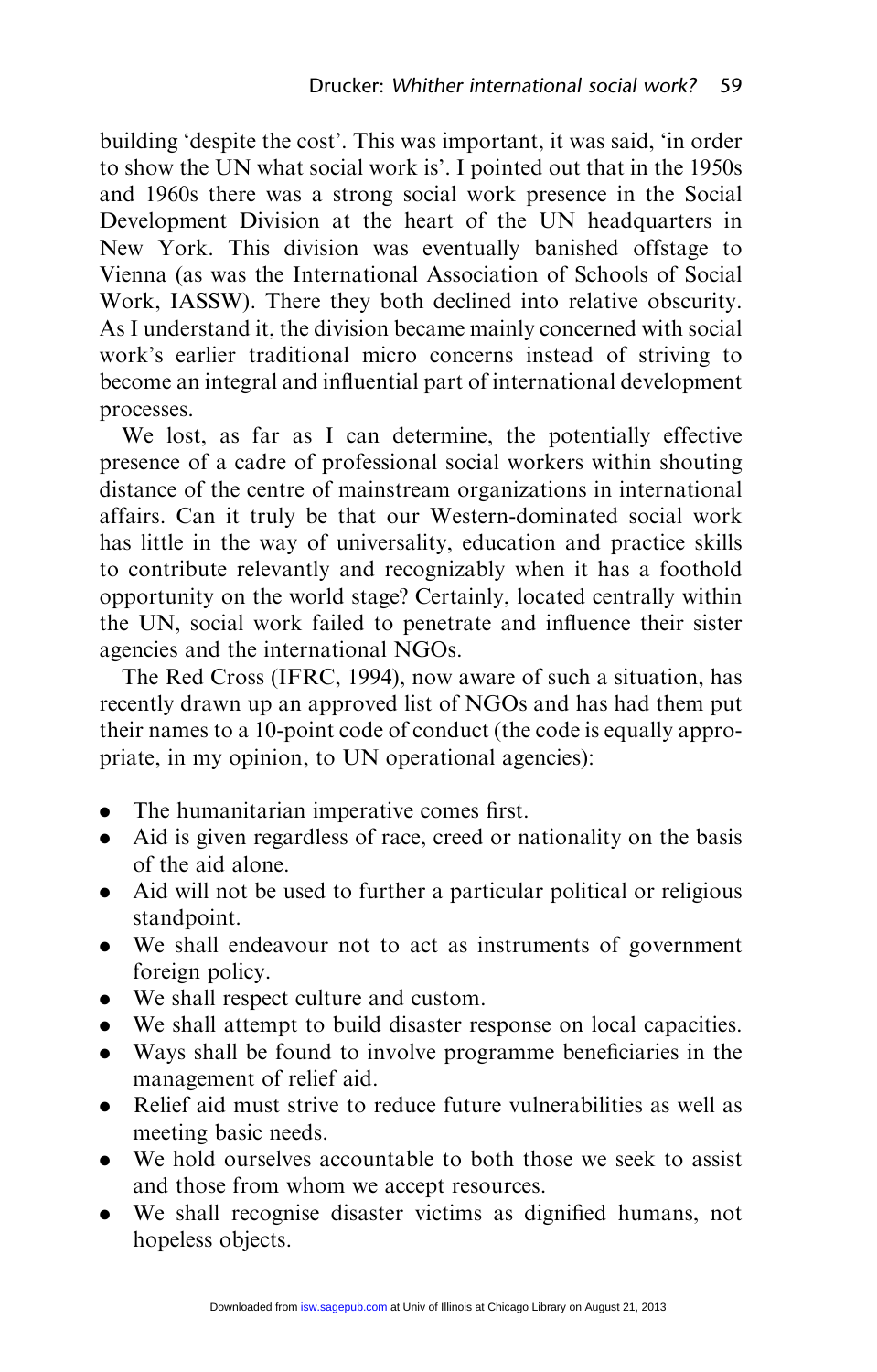What evidence is there that this code is being respected in the field? Social workers surely have a role to play to find ways to see it is observed, monitored and enforced.

#### Social work in a monetary-value society, market forces, poverty and the poor

The media constantly provide us with the vicarious opportunity for safely witnessing real-life human catastrophes. But it should not be just the spectacular images of disaster that stimulate questions of concern in identifying an appropriate role for social workers. There is the nagging 'undrama' which is the ongoing daily catastrophe of poverty and the plight of the poor. It is this that is claimed to be a major social work commitment. I had understood that such concern became embraced in the concept of social development.

In 1972 the state of social work was reported as follows:

If social work is to firmly grasp the fact that some of its traditional declarations of concern with the poor are now becoming the central focus of attention of many disciplines concerned with the human condition and that the political element is not just local or national but global, it will be seen why the profession has to organise its present and potential contribution swiftly and effectively. Without a concentrated frontal attack on mass conditions of poverty little else can have lasting significance. (Drucker, 1972, Epilogue, p. 2)

The same publication goes on to note that it should no longer be. possible for leading social workers to come together as they did in the region in 1966 and to find:

Poverty as an observed cultural phenomenon in most Asican countries is striking because of its pervasive presence in the life of countless people who exist on the brink of starvation. Yet the handling of poverty in professional social work as an observed and cultural phenomenon in Asian case records is more striking in its absence. The question might be raised in what way do professional social workers in Asia come in contact with such poverty, how does this poverty actually affect the role of the client, as well as the role of the profession itself, not only in its objectives but also in its methods? (United Nations [ECAFE], 1966)

Individual social workers of course can choose to define themselves more narrowly than in the mainstream of development and issues of poverty. They have no doubt a right to take up an honourable and much needed local stretcher-bearer role. Florence Hollis, a renowned casework teacher and practitioner, took an honest position: 'I don't know', I heard her say, 'what I can do about the problems of society, but I do know something about how we can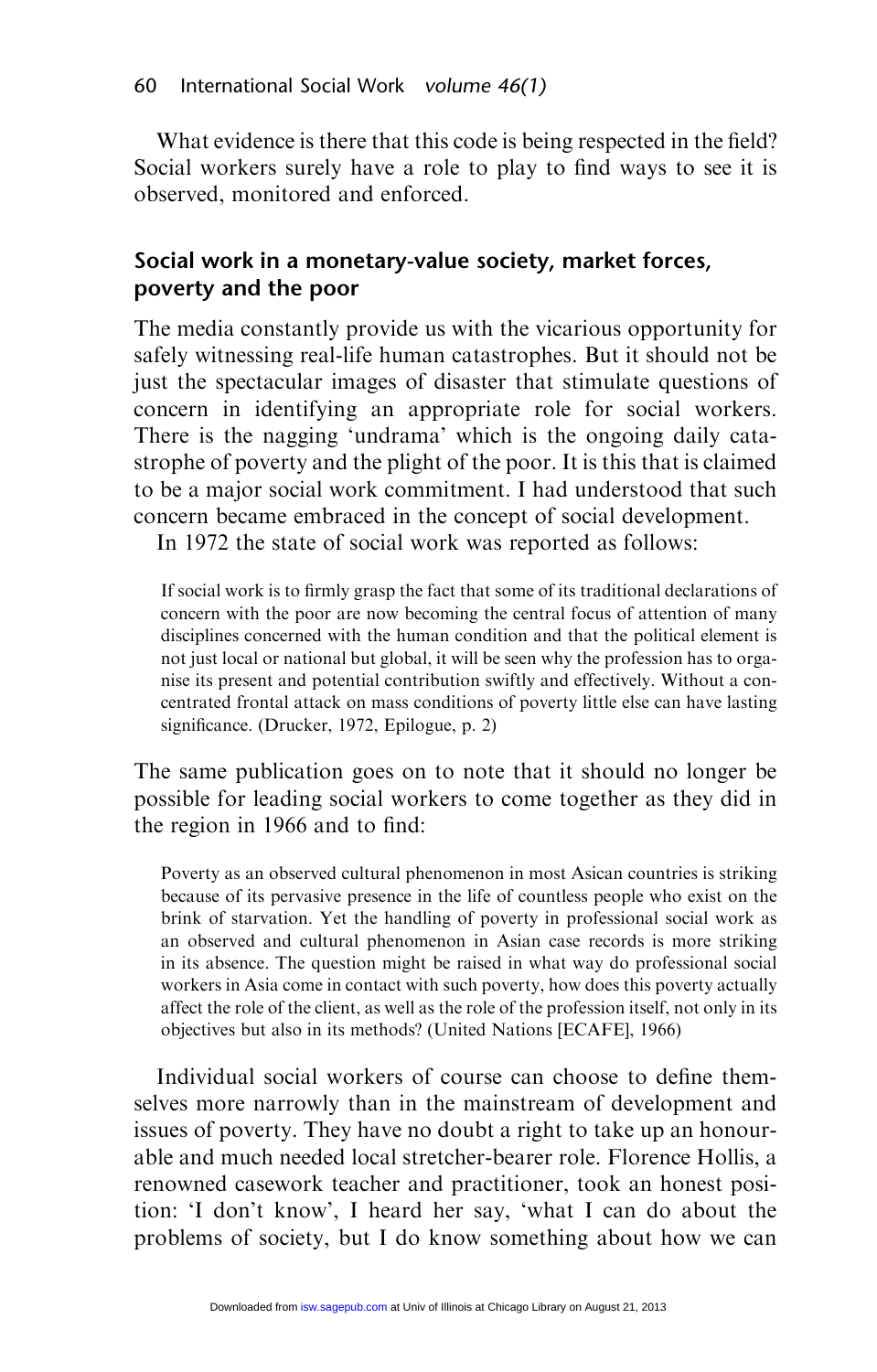help some people in emotional and domestic problems to live more comfortably and even creatively'.

However, whatever choice individual social workers make, and whatever necessary training is provided to fulfil the functions of dealing with such personal problems, the profession has constantly declared and repeated that it has much wider objectives and responsibility in giving direction to its one oming practitioners. As a claim to being an international profession, social workers have emphatically adopted a wide social development mandate with high-sounding phrases, and genuinely believe that social work has a philosophy and mission to serve those excluded and ground down in poverty (of which more later).

#### Time passes and the poor endure – a selection of social work contradictions

In the mid-1950s I noted at Columbia's New York School of Social Work the reluctance of students to be placed in the public service agencies, preferring the fashionable casework agencies and recreational-oriented groupwork and community organization with funding agencies for the NGOs such as the 'Red Feather' movement.

When I left the USA in 1961, a big issue for social workers centred on the pros and cons of private practice, which was where the relatively well-heeled were seeking psychotherapy and counselling. In 1980 there took place in Hong Kong the biannual meetings of the International Congress of Social Workers (ICSW), the International Federation of Social Workers (IFSW) and the International Association of Schools of Social Work (IASSW). The Hilton Hotel was the major venue. Plastered all over the city was the ICSW conference theme. 'Social Welfare in Times of Economic Uncertainty'. This was in the President Reagan era, when many American social workers were anxious about funding for their jobs and well before the rise of the so-called Asian economic tigers. My Asia was one where, for the Asians I worked with, economic uncertainty was as constant as the earth turning each day on its axis. I was uncomfortable in discussing such matters as social work's concern for the poor in a venue in some of the most expensive accommodation and real estate in the world.<sup>4</sup>

On my return to the USA in the mid-1980s. I found there was to be a belated appreciation conference on the centennial of Bertha Capon Reynolds for which I wrote a docudrama on her life and works (Drucker, 1985). A suggested topic for the conference was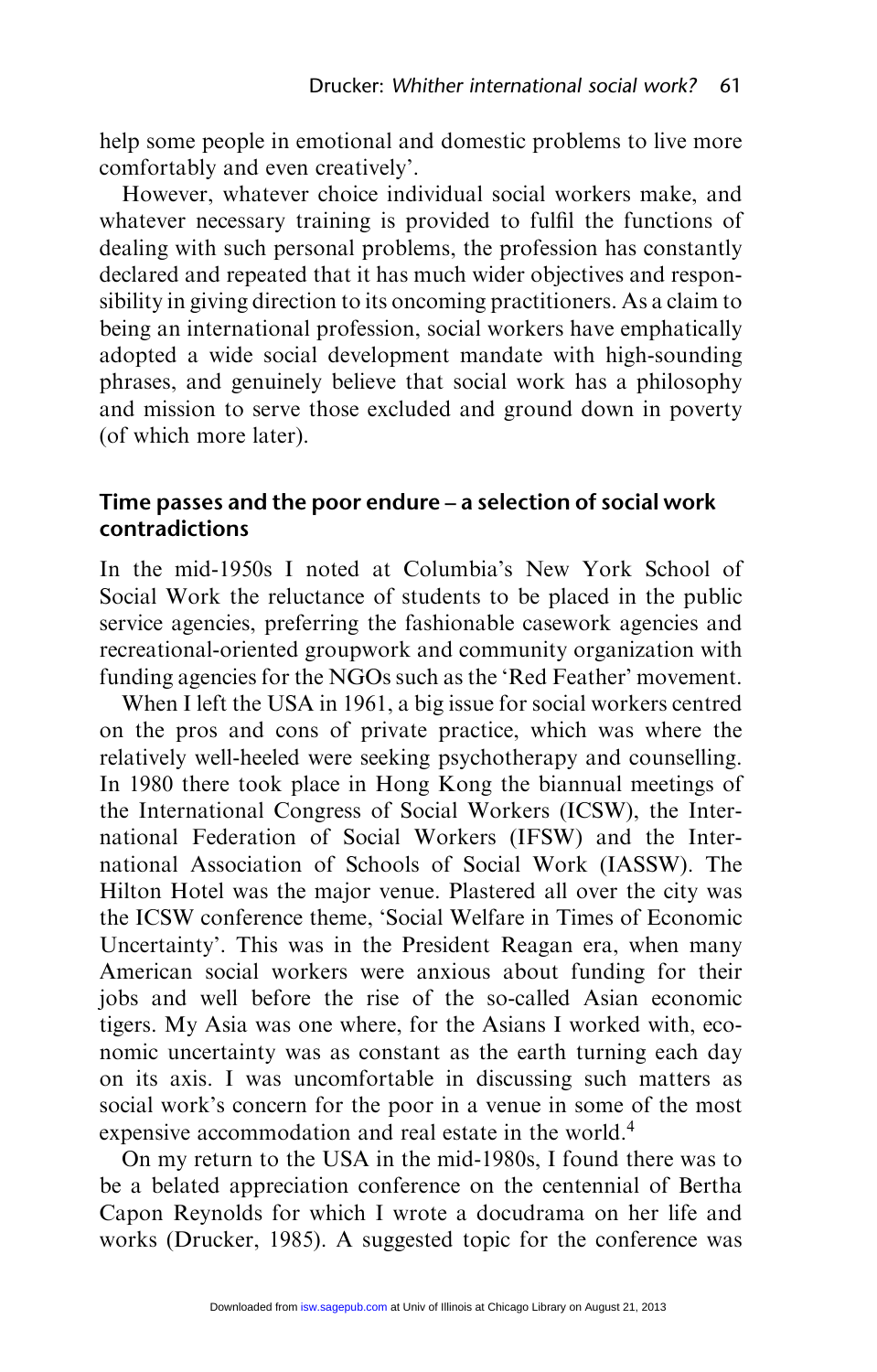'Social Work in the Work Place'. It sounded as though it would be an examination of the conditions and social problems of workers, very much a matter with which she had been deeply concerned. I was astonished to find that in fact the topic was intended to be an opportunity to focus on the latest money-making opportunities for social workers, a new clientele, corporation executives suffering from drugand alcohol-related problems. Great for social workers' fees, wellto-do executives, the insured or those otherwise financially covered?

During my 1998 circumnavigation of the USA (although I may have been seeing and hearing a very select group of social workers and academics). I was impressed by the seemingly large proportion of social workers much concerned with private therapeutic practice which can be paid for through 'managed care'. This apparently determines professional matters such as the number of times one meets a client and the advance requirement of specific goals for each meeting in order to match the criteria for the insurance company's payment. The aphorism about economists is well illustrated: 'They can tell you the price of everything and the value of nothing.' Social workers and agencies seemed to be despairingly enmeshed in a bureaucratic finance accounting straitjacket and the insurance companies themselves were reported to be unable to deal promptly with the claims for reimbursement. I had the impression that, as one commentator has put it: 'The war on poverty has become a war on the poor.'

The social malaise of rampant free-market theory, written in concrete and implemented in activities and programmes unhindered by social policy considerations or controls, is certainly not exclusive to the USA. These values are spreading like wildfire<sup>5</sup> and accelerating worldwide.

Ming-sum Tsiu and Fernando Cheung from Hong Kong in their letter to *Social Work* say: 'globalization is coming at us with little warning' and 'Many developing countries are going through industrialization in a pressure cooker environment' (1998: 588).

It is my experience that everywhere governments are vandalizing hard-won public social services in a Gadarene rush to embrace the free-market global economy under pressure from the classic economics of the International Monetary Fund and the World Bank, which leave out of the profit-and-loss accounts what happens to the poor and the environment.<sup>6</sup> In the process they are producing vast new populations of unemployed and the opportunity for international business to exploit labour in poor countries unhampered by civilized protection.<sup>7</sup>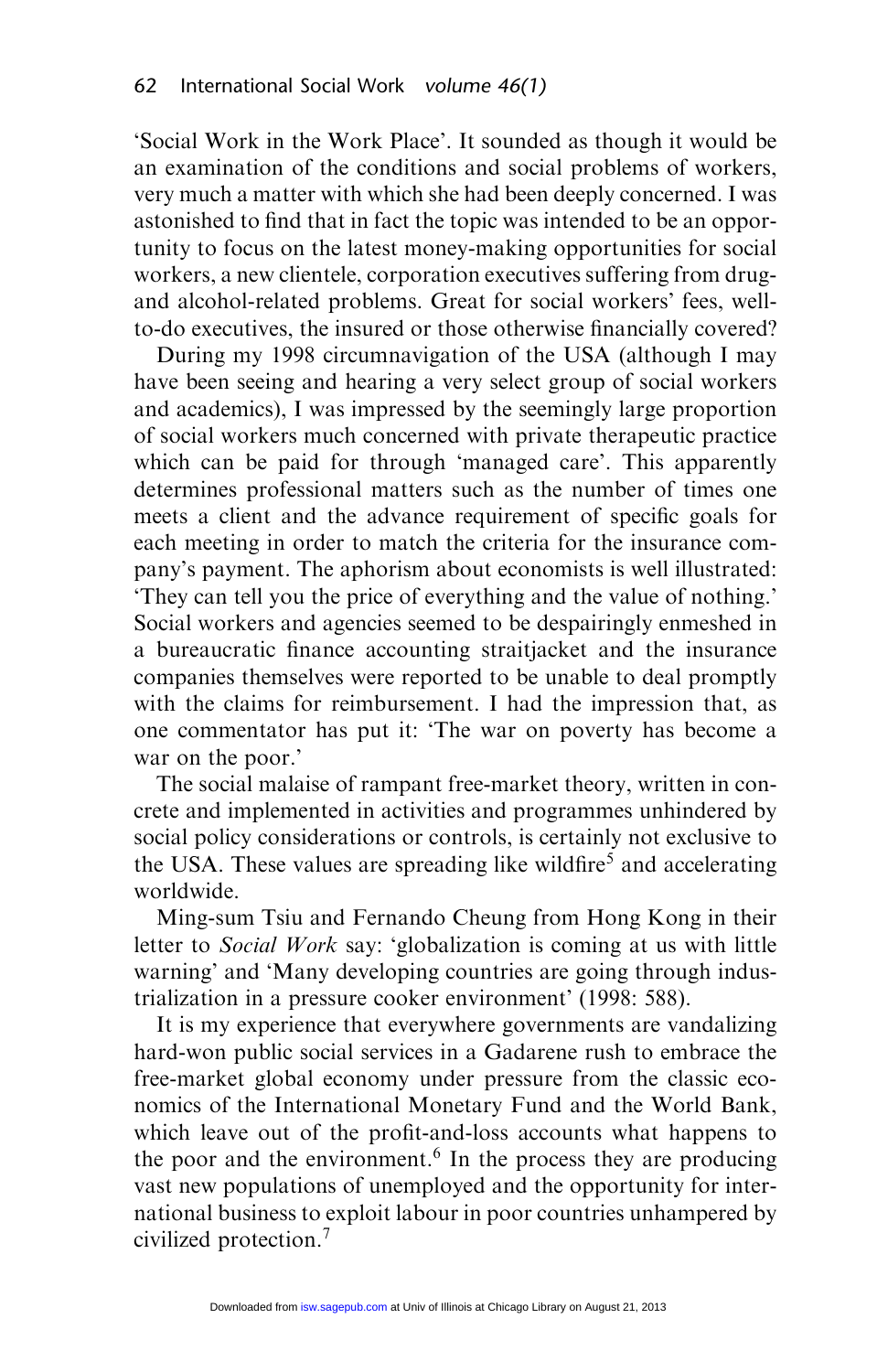Overall it is very clear that the monetary value of the poor themselves everywhere adds up to little or nothing in current economic terms and calculations. Their purchasing power is negligible and can attract little free-market attention. Their participation and decision-making possibilities can therefore either be ignored or, if necessary (when the poor become restive, too vocal or organized, and challenge the tenets of classical economics and the seats of power) suppressed by force. It is quite usual for such poor, in surplus supply anyway and generating so little effective economic or political demand, to be brutally expended in so-called security forces or rebel terrorist operations, examples of which I have personally witnessed in my professional social work experience.<sup>8</sup>

Social workers, more often than not, find themselves valued and identified with, and their services funded as inadequately as, the poor themselves. Social workers become marginal, professional and political outcasts, expendable too.<sup>9</sup> More serious still, it is common to find that social workers rarely find a supporting public constituency derived from those they seek to serve. Social workers may well be devalued and, relatively to other professions, poorly rewarded and recognized in a society assessing value in monetary terms. Yet the poor characteristically more often than not perceive a social worker as an active employee, instrument and maintainer of such a society.

All such matters should clearly be of vital concern to social workers at the turn of the century. In my own experience I have been surprised by how few professionals I have met anywhere who are actually practising where the poor are to be found, despite the profession's declared mandate.<sup>10</sup>

All in all I am led to wonder whether we might expound our virtues from more solid ground if professional social work organizations around the world asked to raise hands (or more respectably conducted research) to discover what proportion of their membership and agencies' time is actually directly involved at some level with the poor. And which poor, where, are we talking about?<sup>11</sup> The Asian question needs to be answered again: 'In what way do professional social workers come in contact with such poverty. how does this poverty actually affect the role of the client, as well as the role of the profession itself, not only in its objectives but also in its methods?' (United Nations [ECAFE], 1966).

In ISW Martinez-Brawley (1999) maintains that: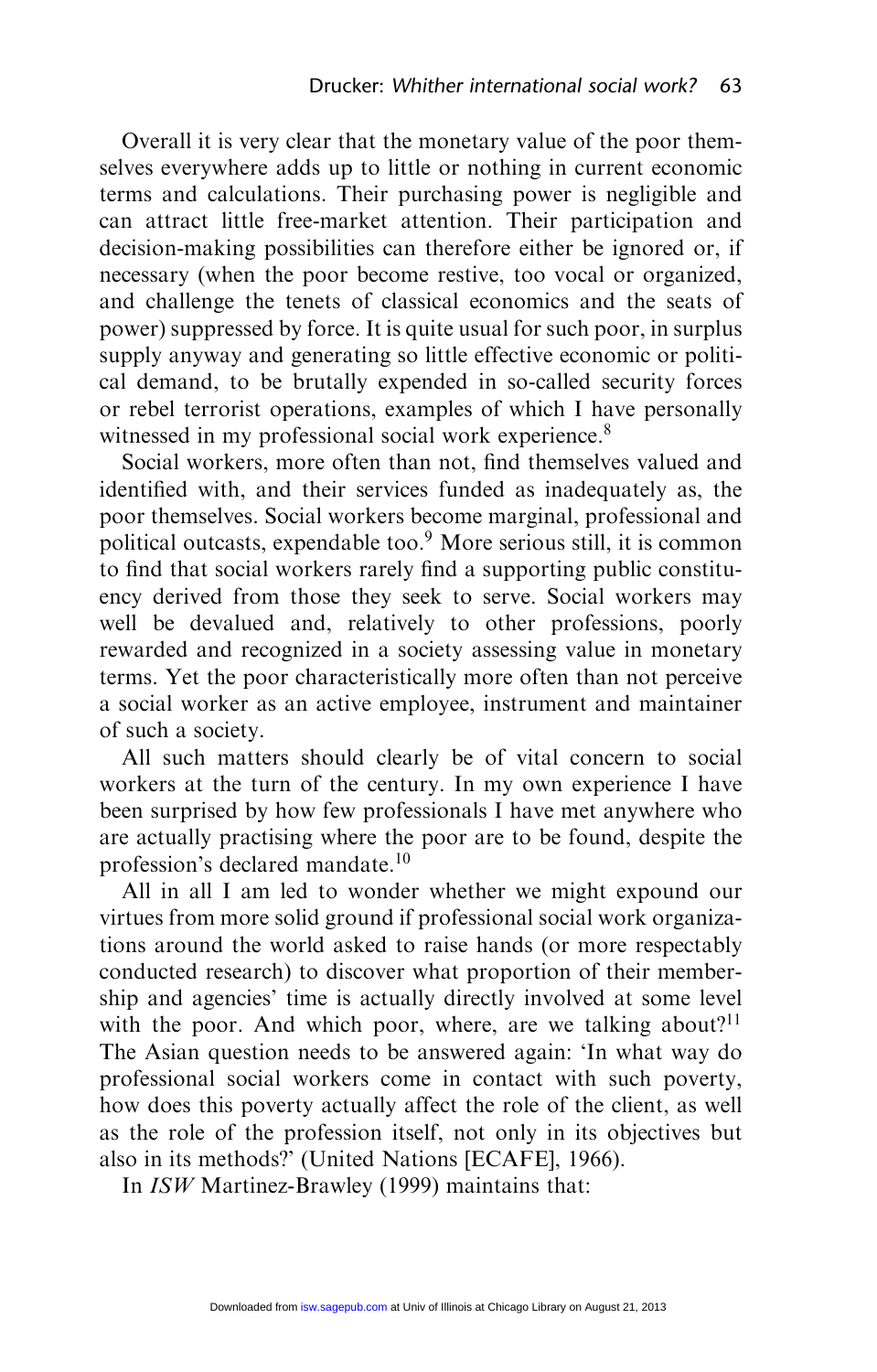The perceptions, assessments and interventions of social workers, among others, are influenced as much by the unintended learnings of daily exposure to market forces, the press and television as by professional preparation. While our professional preparation would have directed social workers to continue advocating for public services, for insuring the quality of life of all etc., market forces have led professionals to managed-care companies which are market driven, to private practice that might be less accessible to certain clients and so on. (1999: 343)

It seems to me that certainly it is the case as stated that 'social work is supported and shaped by the very system it seeks to change' (Witkin, 1998: 484). Can it be that we ourselves have selfdepreciatingly adopted the same monetary values we seem to deplore?

Ife (1999: 11) says that what the Timorese now need are: 'advocates in the international community, who can speak out against economic exploitation in the interests of some imposed understanding of "development". Over these many years how is it that we social workers, with our proudly declared very basic professional concern for the poor and the excluded, have not naturally become recognized as such?

#### Stretcher-bearer functions and social development cause

What then, as a profession that claims to have an international conception of the relevance of social work, have our schools been teaching both theoretically and in terms of effective application to practice?

Martinez-Brawley raises searching questions about what the profession practices and is taught. She sees that the nature of the knowledge and educational base for social workers has become 'a survival issue for the profession' (1999: 334):

Discussion in social work centers on the question of whether social work proposes one single truth or many truths; whether a single world view, language, form of discourse or paradigm will dominate social work knowledge or whether there are many ways of knowing and practicing.

Social work has always had moralizing undertones; this was understood and appropriate in a profession based on overtly stated values. It often prescribed best ways of or orthodoxies of helping based not only on the prevailing values but also on dominant, often Eurocentric, theoretical assumptions and methods. More often than not, social work has sought to achieve metatheories .  $\cdot$ .<sup>12</sup>

Does the profession speak with the single voice of science and empirical evidence or with the complex fluidity of art? Is it possible or even appropriate for social work to be bound by the canons of positivism and scientific methodology or should it accommodate alternative, less orthodox approaches to knowing? Can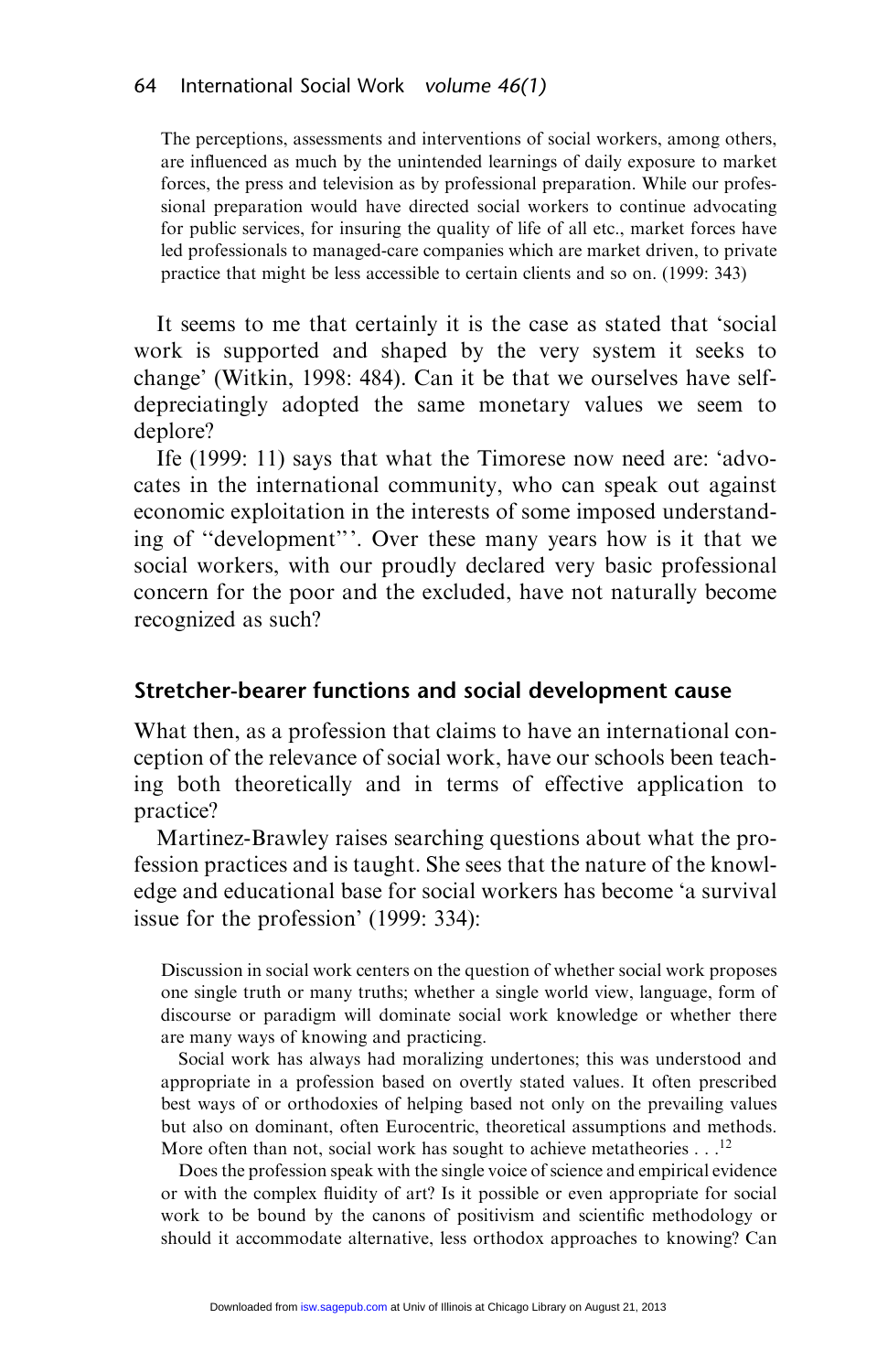a profession which is intimately bound to culture and language find generalizable principles?... What is the responsibility of educational institutions in social work in relation to the development of new professionals and the many diverse constituencies that characterize contemporary complex societies? How can social work avoid becoming 'benevolent colonialism' at a time when it seeks to move beyond the confines of western countries?

Here again we find Ife's colonization question.

In  $ISW$  there is also to be found the enduring and present theme: the very relevant problem of Western-dominated social work not being very appropriate to other cultures, conditions and situations in meeting priority needs internationally. The widespread introduction and adoption of Western-oriented social work practices, Midgley (1981) has termed 'professional imperialism'. Taylor (1999), in examining how we might avoid these colonial habits of imposing Western ideas and service priorities, also echoes Ife. She concludes and issues her challenge:

Social work education has been stuck in the quagmire of problem-solving for far too long. The end result of this is that we have failed to focus on individual strengths and the structural (organisational, community, political) changes which can support and mobilise these strengths. These strengths can be seen to be particularly useful for social work in an international context by virtue of its concentration on people's capacity to live in the face of seemingly overwhelming adversity. (1999: 317)

Given the nature of social problems such as poverty, pollution and unemployment, and changing social conditions internationally, social work education has a responsibility to educate students to be responsive to the realities. (1999: 314)

#### International realities? An example

Nimmagadda and Cowger in their  $ISW$  article (1999) address an aspect of Indian reality in demonstrating 'social worker ingenuity in the indigenization of practice knowledge'. Yet they in the main leave aside the wider questions for the profession and the nature of what might be incorporated and taught. Their study examines 'how Indian social workers in an alcohol treatment center, which was patterned after an American treatment model, deal with technology transfer' (author's emphasis). Their findings clearly indicate the shortfall and confusion in international social work education.

Those who might believe that social work practice knowledge might be destructive because of cultural incongruity give too much credit to the power of such knowledge and too little credit to the power of local culture and the ingenuity of culturally grounded practitioners. In the examples we looked at here, when workers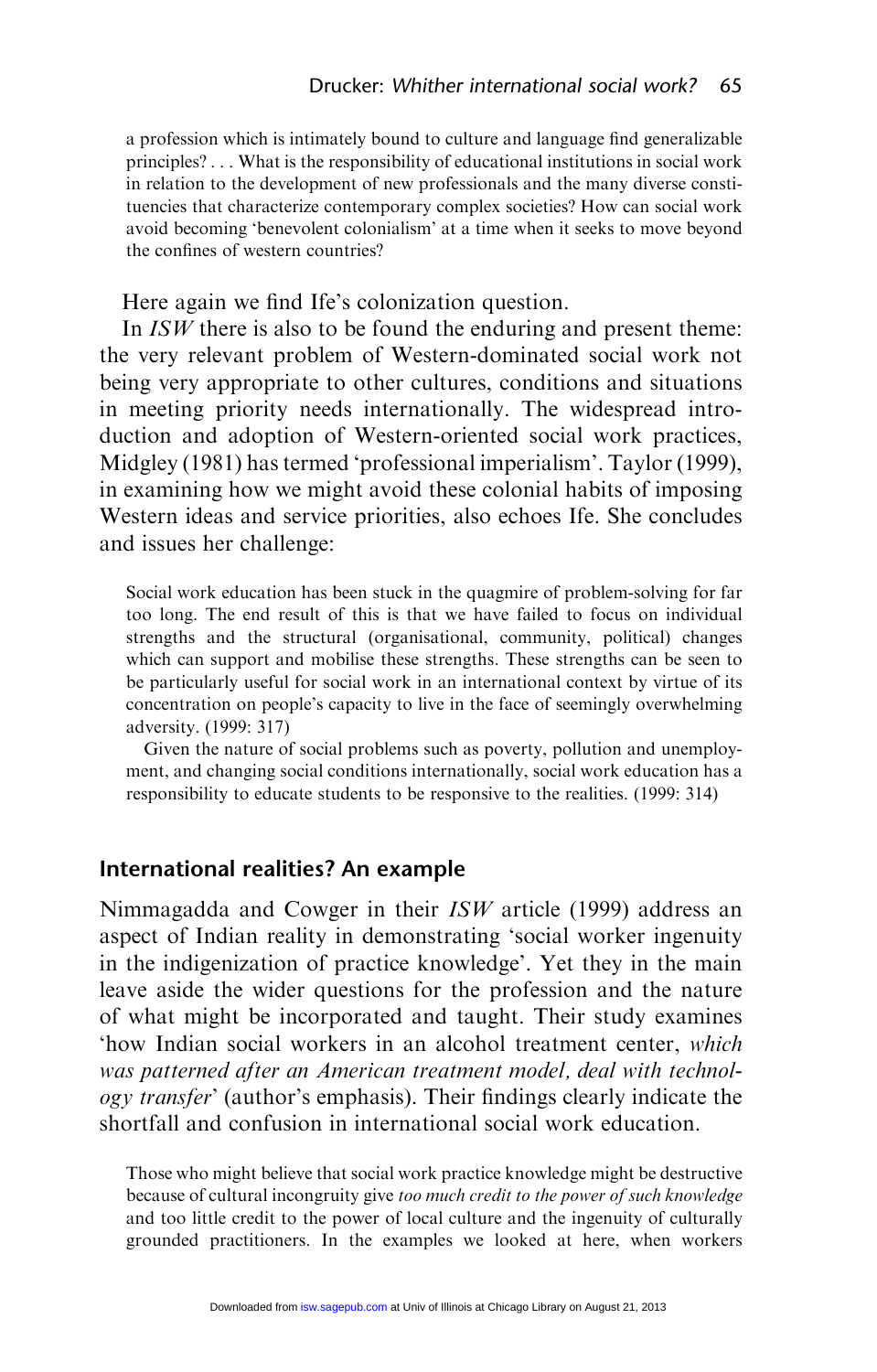recognized cultural deterrents to a particular intervention or approach, it was not tried or was tried and simply did not work.

However, had they been working from an indigenous model that reflected their culture to begin with, they no doubt would have had more self-confidence in their knowledge base and been less ambivalent about not following what they had been taught.

Developing social work practice knowledge in the non-western world by non-Westerners is often difficult because of the absence of infrastructure to support knowledge development. The authors note that 'most of the literature on crosscultural practice is devoid of knowledge grounded in everyday life of practitioner and client' and believe that 'research should be encouraged and promoted' (author's emphasis). (Nimmagadda and Cowger, 1999: 274-5)

Taylor very much widens the agenda: 'in concrete terms (this) would mean education for social policy development, team building, networking, conflict resolution, and organisational development'  $(1999: 317).$ <sup>13</sup>

From her experience in Scandinavia, the United Kingdom, Canada, Jamaica, Latin America, Africa and recently in Latvia she concludes: 'the common denominator . . . has been the disenchantment about the role of formal social work education as a strategy for promoting social development' (Taylor, 1999: 317).

#### Social work as social development: the past and continuing story

Of course, it is not just recently in Eastern Europe that social work is seeking to move beyond the concerns and confines of affluent Western countries. More than 30 years ago Asian social work was seeking to adopt just such a broadening of the educational agenda and practice and embraced the field of social development. In 1968 social work educators, administrators and planners meeting in Bangkok reported: 'that professional social work and social work education were still [sic] not sufficiently attuned to developmental needs and problems as currently defined in the plans of the countries in the Economic Commission for Asia and the Far East (ECAFE) region, and that greater efforts should be made to improve that situation' (United Nations, 1968a).

Later that same year, at the International Conference of Ministers Responsible for Social Welfare at the UN in New York, 89 countries endorsed the recommendation that priority be assigned: 'particularly in developing countries, to the developmental tasks of social welfare and therefore, to orienting social welfare training toward preparation for such tasks' (United Nations, 1968b).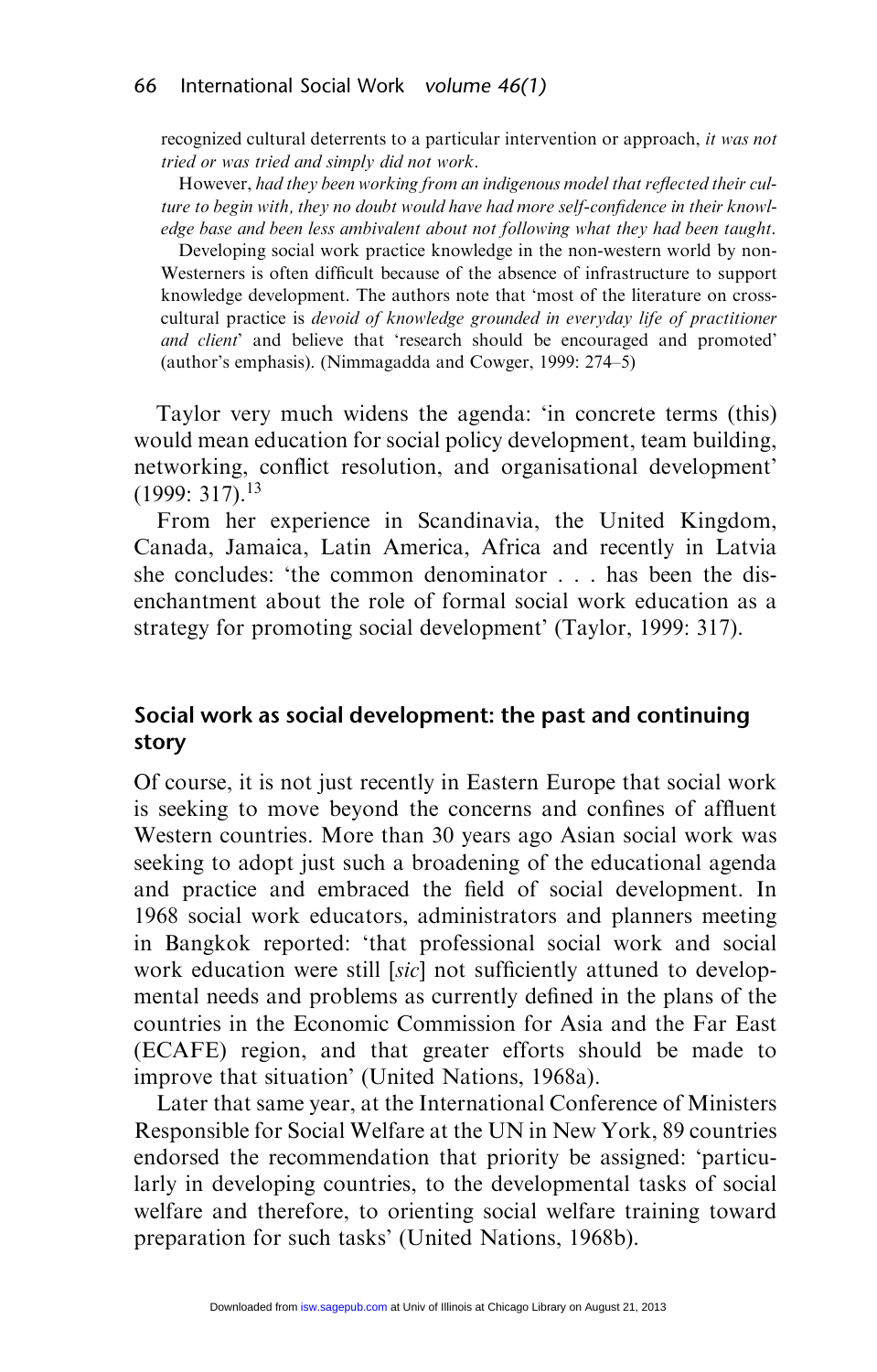In 1970 the Asian ministers meeting in Manila extended this concept more specifically: 'Curricula on social work training should be geared to social development goals and constantly examined, reviewed and evaluated in the light of the countries' changing needs' (United Nations, 1970).

This very clear message seems to be what Taylor and others are still saving today.

In Manila at the same time (1970) there were also conferences of the International Association of Schools of Social Work (IASSW), the International Federation of Social Workers (IFSW) and the International Congress of Social Workers (ICSW). The in thing there was to exult at the prospect of social work operating effectively 'in the corridors of power<sup>,14</sup> as the 'challenge of the seventies'. By 1970, then, leaving aside this hubris, at least social work had authoritatively had its attention drawn not only to the nature of the Asian situation, but emphatically to the necessary widening of social work priorities and direction everywhere.

#### Goals and a cause

A distinguished international group spelled out (ICSW, 1970) the national social development goals for the 1970s. They cited the national role in development as influencing national priorities; utilizing the political process; interpreting social development goals; dealing with areas of tension; working with related groups and professions; and helping those in need of service.

'Strategies for the Seventies' were expounded as: social development planning; legal measures; management of the economy; rural reform: income redistribution: universal social services: education and manpower development; population policy; family planning; community development; new towns; preventive programmes; rehabilitation; mutual self-help; citizen or client participation; advocacy and confrontation strategies; consumer protection and rights; the open communication strategy; modern management and a sense of community.

This was a wide-ranging and ambitious agenda. Presumably the profession had made a far-reaching choice and was intending to vigorously turn its major attention to society, its aberrations and reform.

To my mind a profession with international aspirations might have listened to what a major part of the world was saying back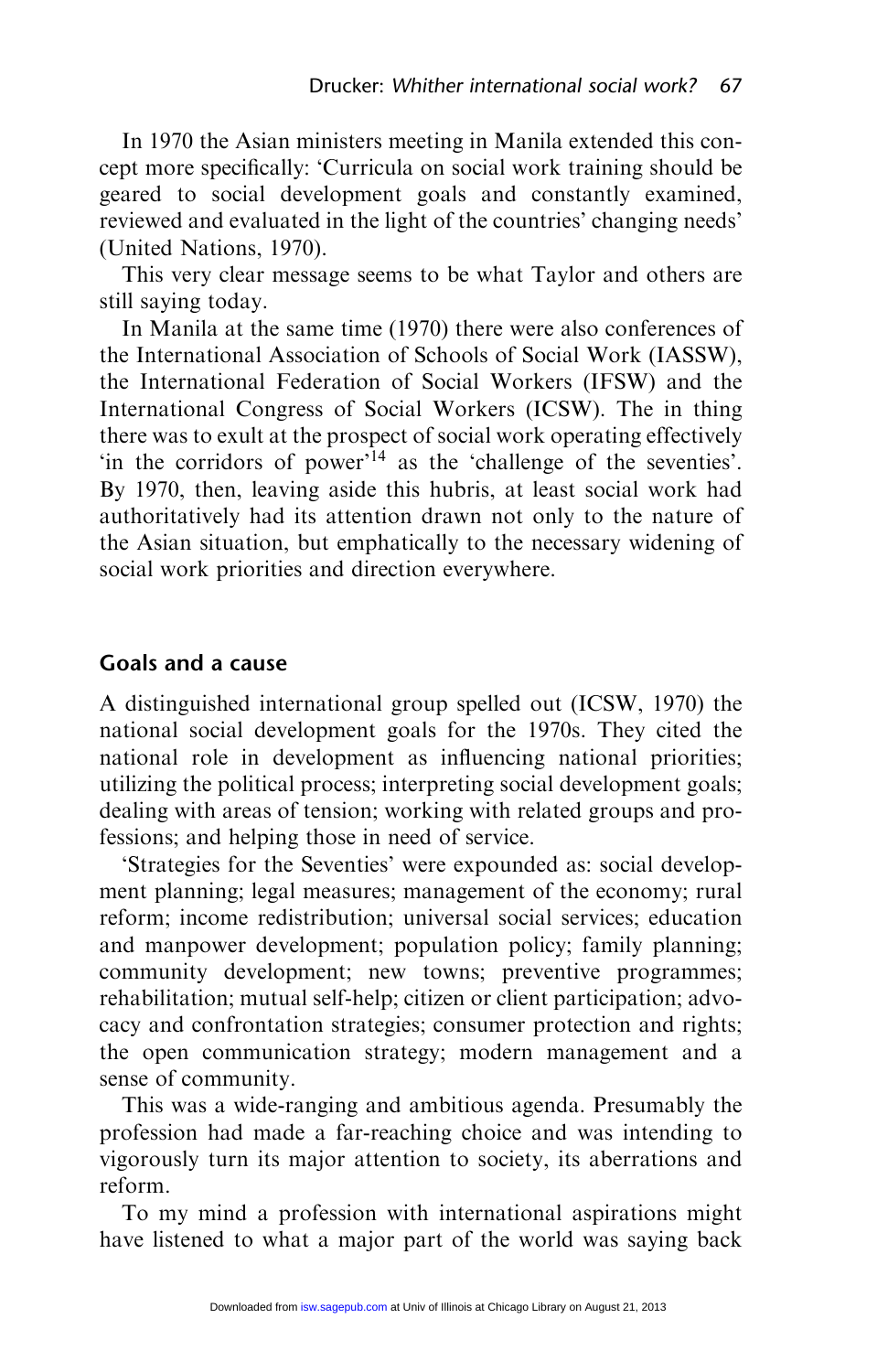then and begun to think profoundly of its implications nearer at home and for the future of the profession itself.<sup>15</sup>

To begin with, social work had seemed to declare itself determinedly once more as having a cause (the cause of contributing to a just social order). This would clearly require involving itself in areas of practice well beyond activities which had been diminished and superseded in the movement to professionalism, very much powered by the influence of social work in the USA. The American experience had been of a whole continent of untapped natural resources and a relatively small and determined population mainly of immigrants and refugees energetically committed to achieving material well-being. Self-reliance was a necessity. The eventual emergence of a strong culture of individualism was to welcome individualistic psychological theory. The medical model (within-theindividual's-skin) was enthusiastically adopted by social work as a major treatment of choice for those who were in trouble and needed to adjust.

However, the developing world does not have this kind of history, nor does it have a cultural tradition of highly prized individualism. Absent too have been the New World's advantages in resources and technology. Unlike the first industrializing nations, the emerging nations today find that they have to compete with firmly entrenched and dominant financial and technologically advanced economies.<sup>16</sup>

In the 1970s the foundation of social work was proclaimed as social development. Social development would not to be just the cherry on the top of economic development. It had to become a major goal of economic development, probably even the prerequisite for the creation of resources and wealth, and certainly for ensuring social justice in distribution.

At the same time it became only too apparent that social work teachers and practitioners had little direct experience in working in situations with a recognized social-policy macro perspective. Ouite what did the development perspective demand?

#### Social work as development – the nuts and bolts

The six-plus country study (Thailand, South Korea, Hong Kong, Pakistan, the Philippines and Burma) (Drucker, 1972) sought guidance by examining the repeatedly pronounced key phrases to discover what they actually represented to social work educators and professionals in terms of roles to be undertaken and taught. These were distilled as: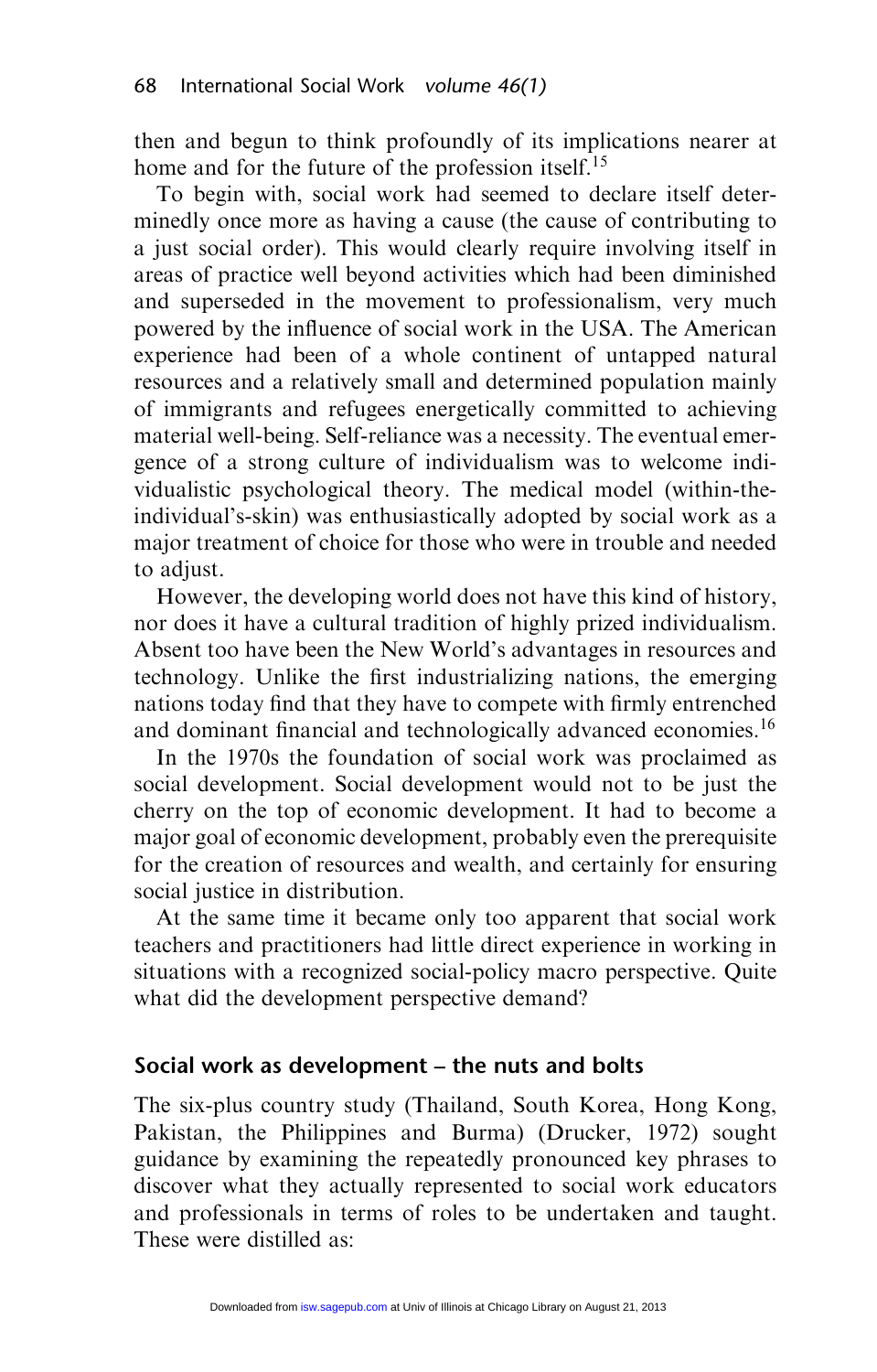- 1. Social policies and planning in development.
- 2. Ensuring social justice (with particular reference to more equitable distribution of national wealth).
- 3. The essential need for participation by the people in policy formulation, planning and implementation.
- 4. Improving the social and cultural infrastructure by institution building.

Where to place traditional social work methods in this developmental framework was approached as follows:

5. Social work helping methods. The situations dealt with by social workers very often illustrate the malfunctioning of our societies and the gaps and inconsistencies in our policies and programmes. The social worker role then is to be alert and sensitive to this and to systematically report these matters and so to be contributing decisively to policy and planning in the normal course of their 'helping' activities. It is this specific role of identifying such matters and reporting appropriately to policy makers and planners that we are asking about here.<sup>17</sup>

In the course of this study, the Asian educators and professionals emphatically endorsed the importance and definitions of these roles as fundamental to developmental social work.

Nevertheless, on scrutiny it was not found possible at that time to identify coherently what was actually taught and what might be the nature of an overall curriculum which would impart what roles.

It was concluded that: 'The fact of the matter seems to be that the current machinery linking schools, supervisors, agencies, professional associations, policy makers, planners, etc. is not adequate to the task of producing personnel for the important developmental roles which are currently being canvassed. This lack of coherent [sic institutional] machinery constitutes the major problem confronting the schools and the profession' (Drucker, 1972: 170).

It was seen that if social work education were to move firmly into the field of development and take up the wider challenge of poverty eradication, drawing upon its much heralded claim to be serving the poor, the dispossessed and the underprivileged, the teachers would need to discover and invent a growing fund of skills from firsthand experience in order to know what and how to teach.

However, given the high-sounding rhetoric, enthusiasm, even euphoria, how was this to be done? A whole range of recommendations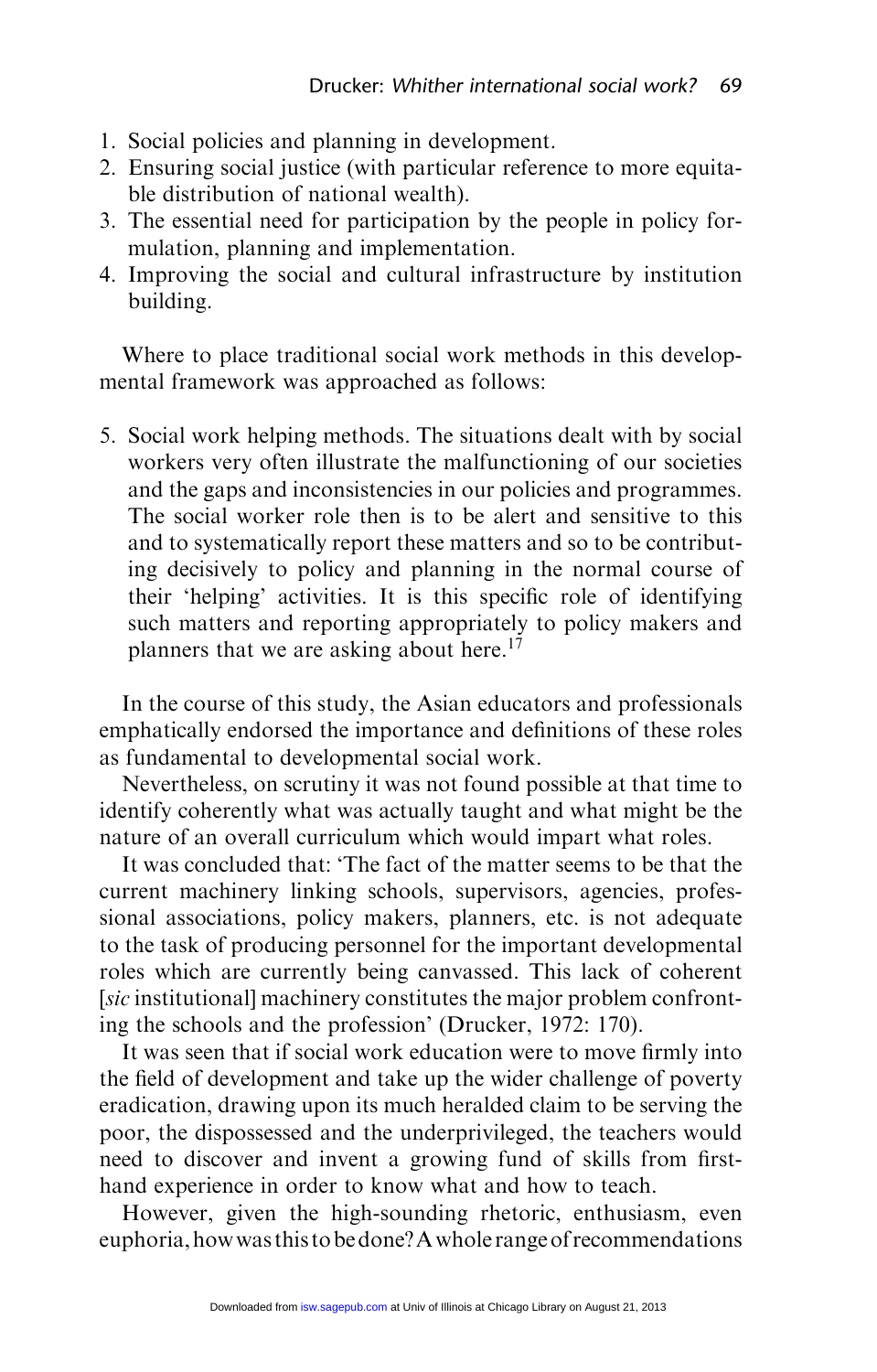was made (Drucker, 1972), including the possibility of revising the role of the United Nations Social Development Division and its Advisor. But two areas were of particular relevance to how and what needed to be taught in a development orientation: the preparation and role of the educators in practice and theory and the matter of research. These areas of need seem as clearly relevant today as they were in 1972 and the proposals offered then might well be re-examined as a contribution towards finding solutions to our present problems.

### The see-saw approach<sup>18</sup>, a recommendation

It was seen that if social workers were really going to operate in the development arena, many would need to locate themselves in new and unfamiliar settings. I thought it would be desirable and necessary for social work careers to move back and forth from teaching to the field. The see-saw approach was suggested and outlined in some detail. Social work careers would be structured to move from practice to supervision to teaching and round again to practice in new fields on a continuing basis.<sup>19</sup> Practice and teaching would be constantly renewed and reinforced. The two worlds of the field and academia would meld into a single profession, avoiding the suspicions that flourish between the two very different institutional cultures.

#### Practice and research: research as knowledge or initiation ritual?

It can be gleaned from many sources that social work in America, as elsewhere, is in deep trouble in terms of the seemingly ever-widening gulf between research and practice.

It is difficult to conceive of social work as a profession whose preparatory and formulating education derived fundamentally from other than a practice-based and values-laden foundation. Its 100 years in the USA dates from the time when the Charity Organisation Society and similar workers thought that a university might offer a theoretical structure to enhance the skills of its volunteers and staff and provide an improved understanding for future recruits. It was expected, and correctly, that there was much to learn from a range of other disciplines engaged in the study of, and active in, human affairs, that could be utilized by social workers.<sup>20</sup> Social work is only unique, if that is not too presumptuous a word, because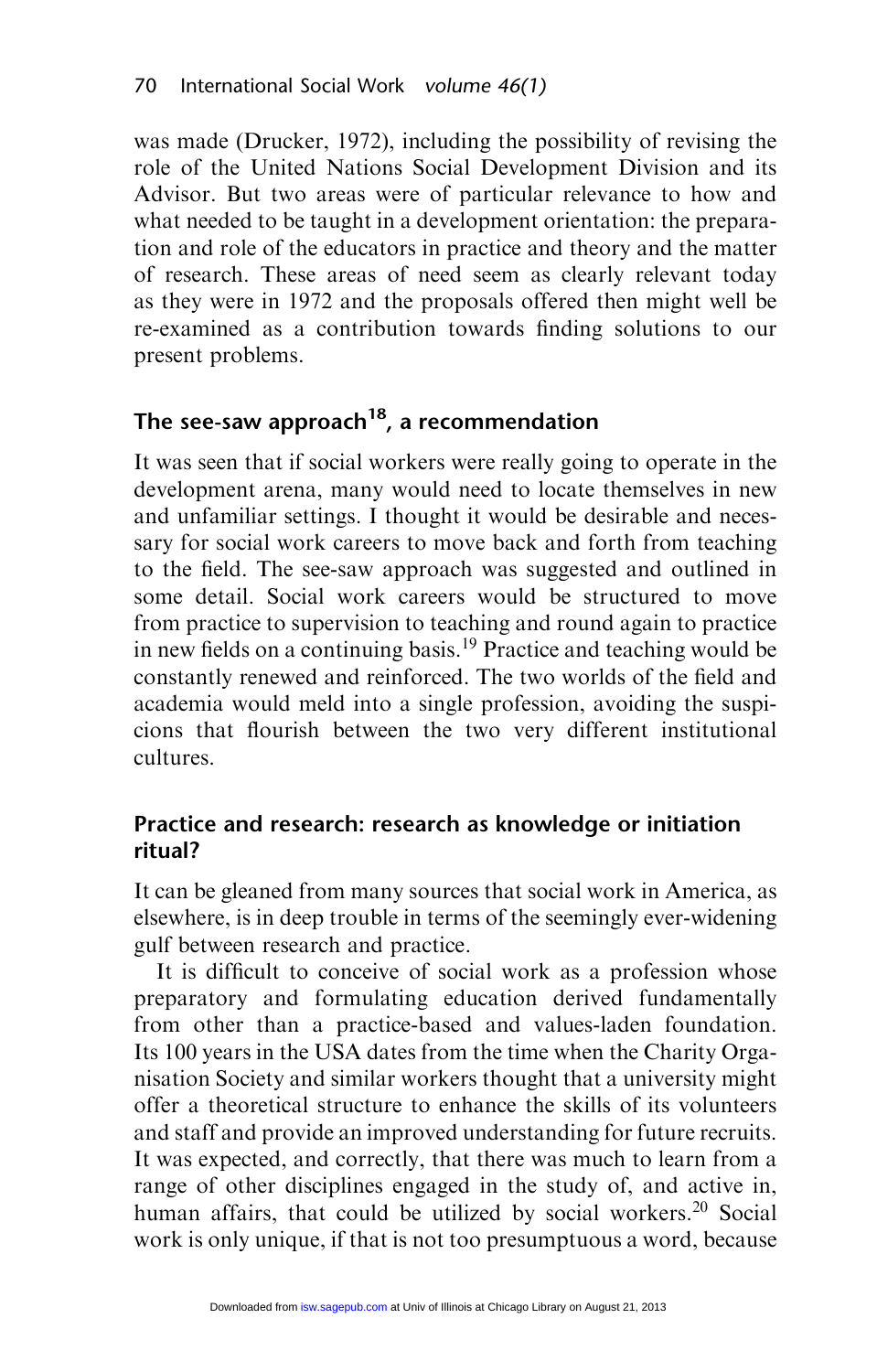its multifaceted nature combines and adapts borrowed and contributed knowledge. It takes from wherever it may to clarify and confirm experience, in order to inform its activities and develop skills in identifying, prioritizing and attending to what ails people and the societies in which they live.<sup>21</sup> (Ominously for practice, early on in both the USA and the UK, fieldwork disappeared for some years from the curriculum of some of the major university programmes.)

Primarily social workers should be eager consumers of research in order to examine, discover and extrapolate what it can tell us regarding what we should do, do better or avoid doing. We have a responsibility to identify from our practice and convey to appropriate resources what needs to be researched.<sup>22</sup>

At its simplest, as a profession which in practice recognizes it needs to act frequently, albeit with very limited information, research from whatever source (anything better than guess work) is to be welcomed. Social workers themselves need not be researchers in the formal academic sense, unless this is to become their professional speciality.

The implications of all this are that professional practitioners, mobilized through their Associations, would have a very strong lifelong commitment to initiating research and, in contributing from their practice experience, the Association would feed social workers serving on policy and decision-making bodies. The schools would have the responsibility for constructing a curriculum which will constantly relate to, and involve the students in, these cutting-edge concerns of the profession.

The integral unity of practice and research was stated in a paper critical of the existing research requirement of students (Drucker,  $1977a$ :

The primary responsibility for identifying research topics belongs to the profession in general and practitioners in particular. It is the practitioners in their daily work who are faced with questions that require answers'.

'These answers are required not as fundamental truths but for practical application'.

The Association of Schools and individual schools should be responsible for collecting from the professional practitioners lists of ... subjects for research, clearly stating the problem and indicating the practical implications which are likely to flow from an investigation . . . It would be the responsibility of a research group to examine these subjects and sketch in the broad lines of method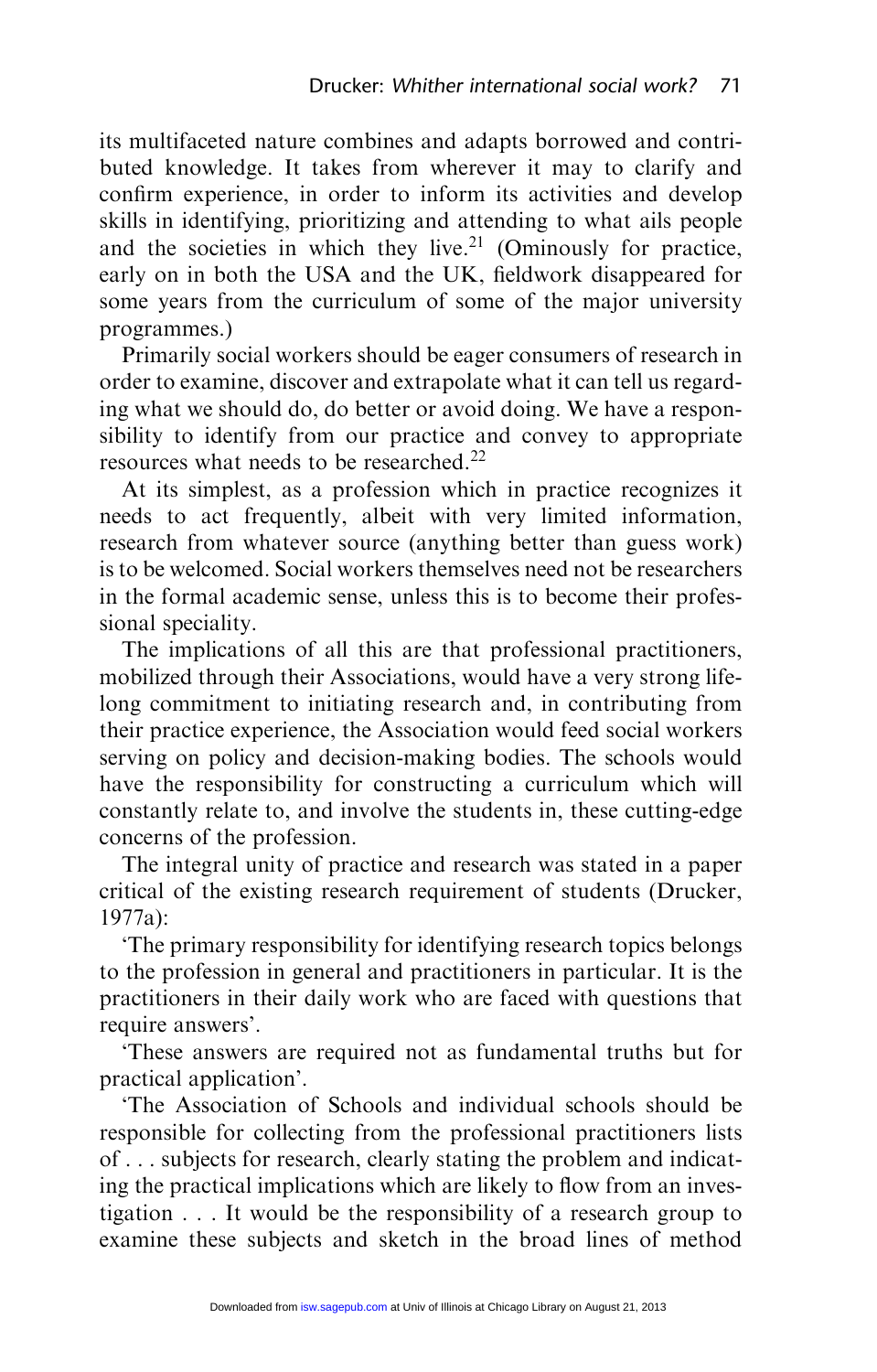best fitted to the matter under consideration and judge whether it is appropriate for a student to undertake.'

The range of topics thus identified is likely to give a student a much broader and practical view of social work and its priority professional concerns than can be expected from those with limited experience in the field as is the case with most students.'

There are important implications here for the profession and for organising practitioners in such a way that appropriate dialogue takes place with ... the schools, in order to produce this professional agenda for research. The need for relatedness of the research to the profession's progress, and the relatedness to the teaching to professional practice cannot be over-emphasised.' (Drucker, 1977: 3–4)

A detailed research sequence was recommended to the schools in An Exploration . . . (Drucker, 1972: 84–90), and seems perhaps even more necessary today.

#### Teaching social work research – a recommendation

Professional consumers of research would need to be familiar with the range and limitations of social research methods. Students would not be expected to initiate and complete their own research. Each research would be divided into a sequence in which succeeding intakes of students would complete one stage. However, they would be taken through all the stages of research: statement of problem; formulation of a researchable subject; identification of appropriate method; data collection; analysis; implementation of recommendations and evaluation carried out with the initiating agency. Each stage would be taught as a course in its own right. The students would be contributing a single step to different research works-inprogress along the stages to completion.

It was anticipated that the professional practitioners and the schools would be drawn together in identifying needs, pursuing research, creating and contributing knowledge, enhancing professional skills and translating them into action. From the students' perspective, they will have experienced how questions from the field are taken through all the stages to action and final evaluation. The students themselves will have had a role to play, having been taken through each stage with its specific focus. Although they would not have had to take responsibility for any one topic from start to finish, they would have begun to appreciate the practical pay-off of research and savor the excitement of having contributed to knowledge and change and of having precipitated organized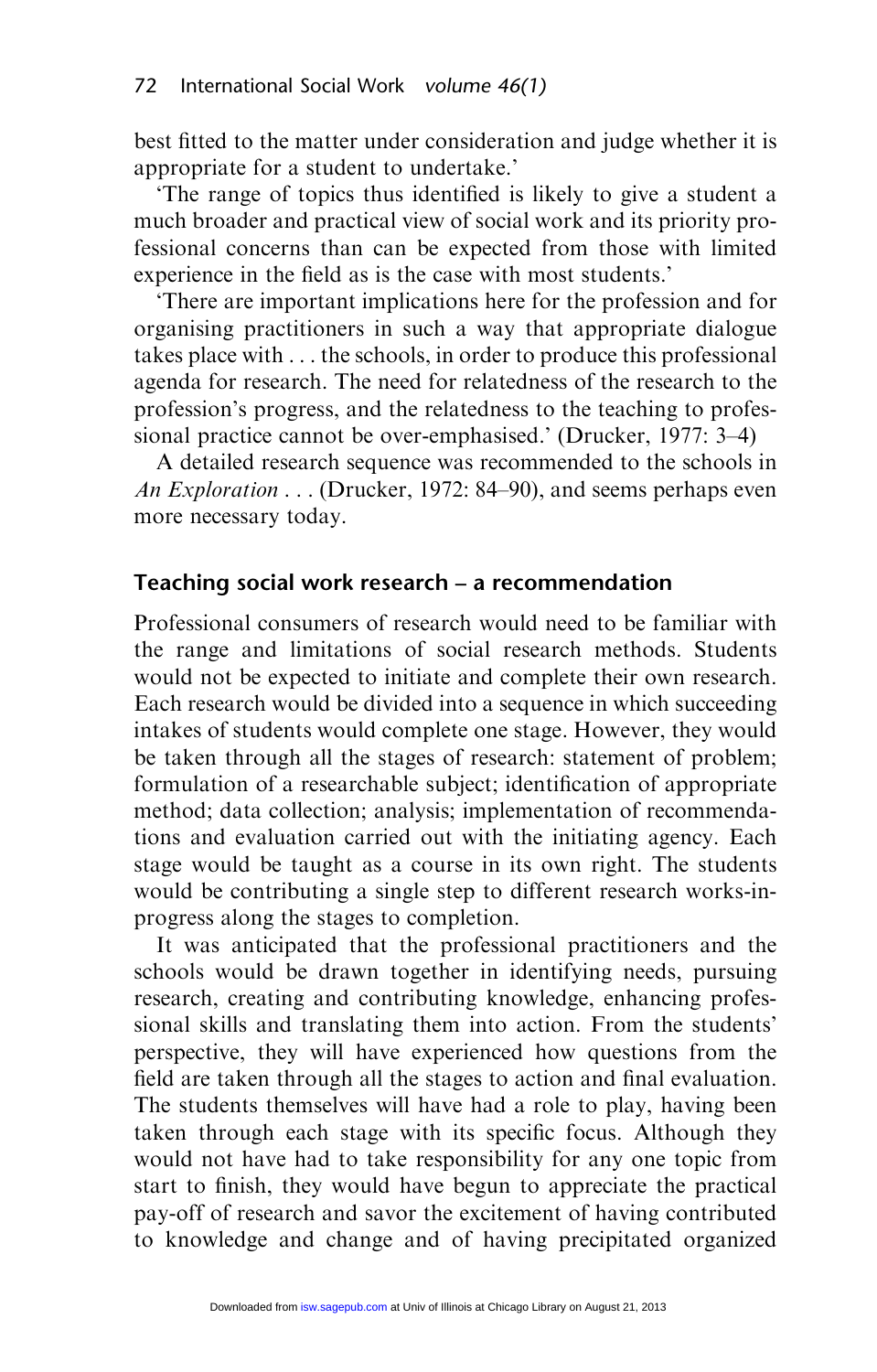action. They would understand the importance of providing research topics from the field when they become practitioners as well as where they belong in contributing to an overall professional identity.

Of course it was realised that there were dozens of problems inherent in these wideranging sets of proposals career-wise and within university and agency structure. Clearly, here again the profession would need to do a lot of 'institution building', However, if we were to take seriously the roles of institution-building, social justice, participation, social policy and planning (which had been identified as fundamental elements of the development and social work role), like the adage 'charity begins at home', we would need to build effective institutions for professional social work. Before we could speak with some authority about what society should be doing to bring about change we would need to demonstrate our ability to manage change ourselves, particularly within and between our own professional organisations and those academic and social service institutions and structures of which the profession has some measure of control and already, to some degree, participates in decision-making. (Drucker, 1993: 524)

#### Several years on

Tom Brigham (1984) on his return to Asia compared five predominantly rural developing countries and continued to find that they: 'had adopted American urban models of education', and, he added 'social work arose in the West to help a few marginal people to adjust to society; whereas, in most of the developing countries the poor are the vast and significant majority!' (cited in Desai, 1993: 507, Editorial).

In 1993 Brigham's findings prompted the Tata Institute of Social Sciences' Indian Journal of Social Work to bring out a special issue on the apparently eternal theme that Western concepts have irrelevantly dominated Asian social work (see Drucker, 1993). Although the thrust of the journal's issue was the 'Social Work Profession in Asia', it was noticeable that none of the references provided by the editor included an Asian name. There was also a quote from Katherine Kendall (1986), retired secretary-general of IASSW. In her 'Accent on Change' (lack of change?) in what I suppose was diplomatic understatement, she put it mildly: 'particularly in Asia, the effort towards indigenisation of the curriculum to increase their relevance to the local situation seem to move rather slowly. Equally important is the slow process of indigenisation of the body of knowledge' (cited in Desai, 1993: 508, Editorial).

In the same issue of the journal Desai (1993: 508) said: 'Indigenous social work knowledge is a must for indigenous social work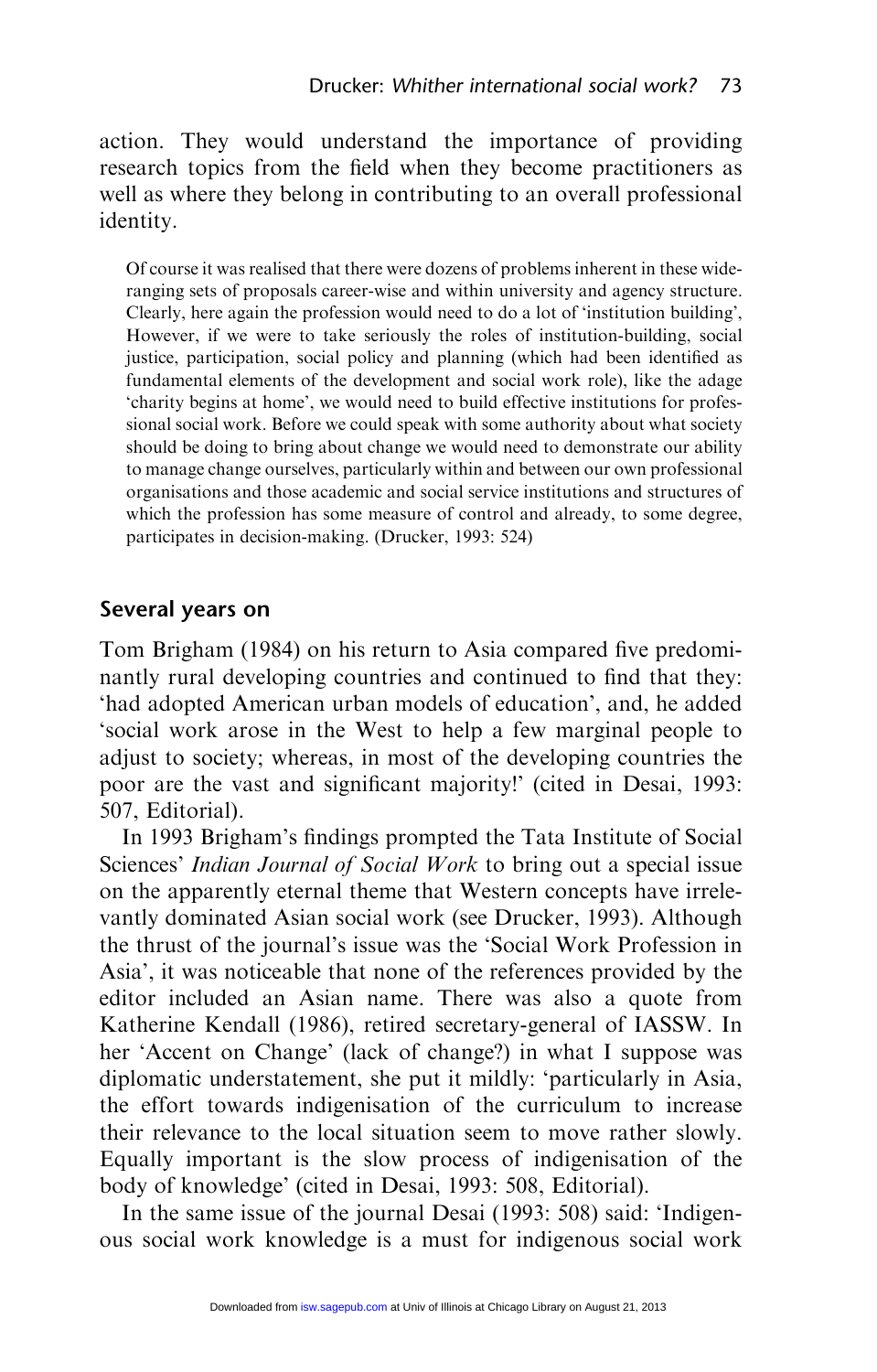education and professional practice . . . Whatever literature has been developed in the Asian countries it has not been successfully disseminated even among the Asian countries. As a result, the exchange of knowledge has not taken place (except at seminars and conferences) . . .'.

Indeed! What an indictment of what emerged from all those expensively mounted seminars and conferences of which the United Nations, the IASSW and others have been major sponsors. Can it be that the subject matter proved to be untranslatable at the national and operational level or that a generation of respected conferencegoers proved as expensively marginal to the needs of their profession as the profession seems to have remained marginal to the needs of their societies?

#### Epilogue - the international scene

In 1996 IASSW and the fellow conferences again located their international conference in Hong Kong.<sup>23</sup> Hong Kong was by then the third most expensive venue in the world. I would have dearly liked to hear what our Asian members had to say about the conference's by now only too repetitive theme, 'The Social Work Profession in Social Development'. The political climate of globalization was certainly not as socially benign as that being expressed by government ministers back in the 1970s. Just that very conference week the BBC news reported that the Association of South East Asian Nations (ASEAN) ministers meeting in Jakarta had warned that 'rights, labour and environmental matters would not be allowed to be placed on the agenda of the ASEAN business conference in Singapore next December'. Social issues clearly must not be allowed to interfere with serious economics. $24$ 

What were organized social work, its educators, philosophers and practitioners planning to do these many years later in relation to development? And I wonder very much if Tsui and Cheung's 1998 challenge to Social Work to devote a special issue to 'how social work is critically adopted and reinvented by social workers in developing countries according to their own cultural and sociopolitical contexts' was a vital matter made very manifest (1998: 589). Certainly I believe that if these activities were seriously addressed and incorporated into the professional psyche and agenda, we really might be able to claim internationalism. It may well also be that, as our Hong Kong colleagues hope, it might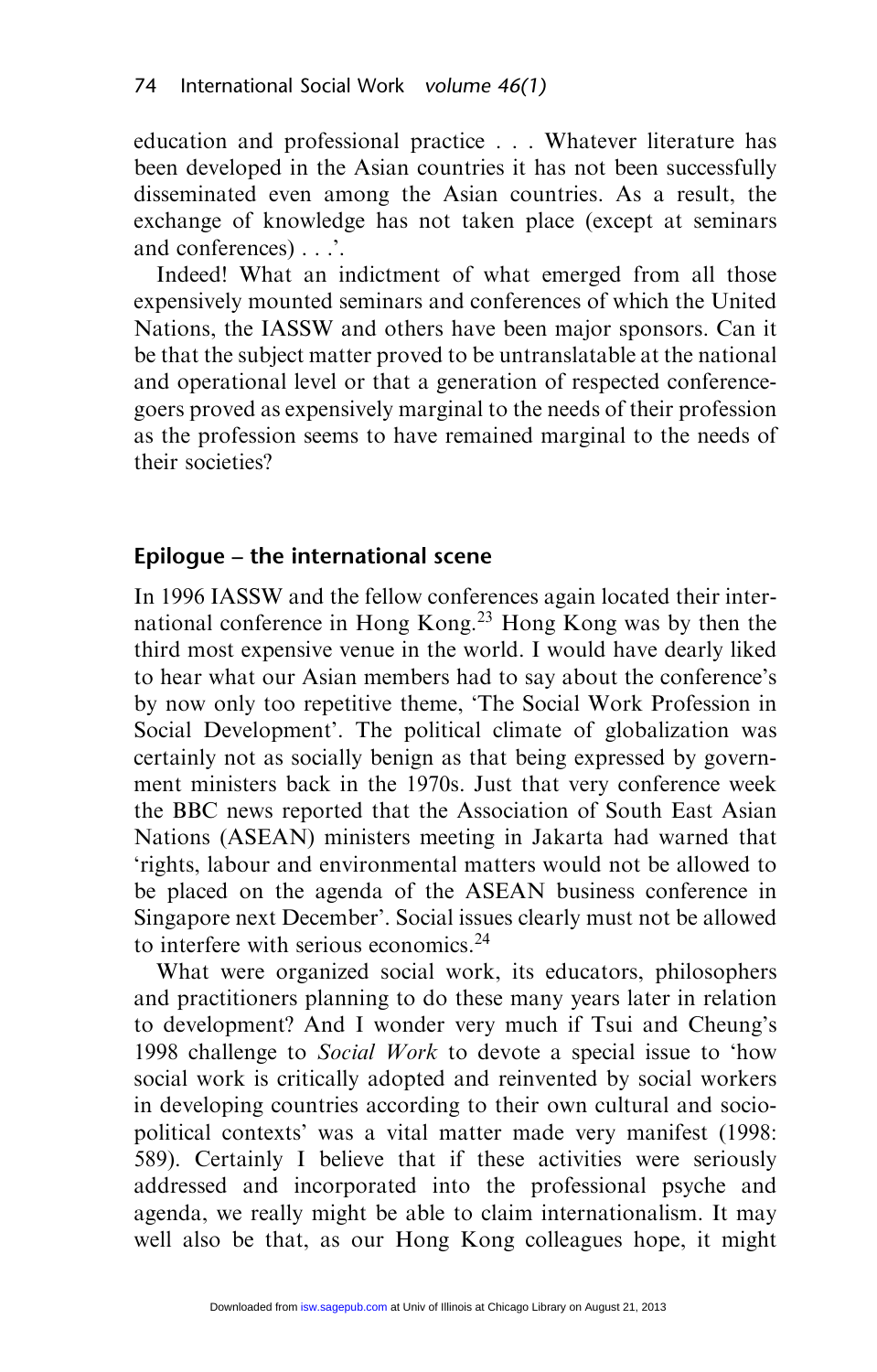'shed light on the current identity crises of our profession in the West'. $25$ 

There are at least 100 years of practical experience behind us to be drawn upon; a century of borrowing, integrating and adapting theory from a range of sources, and the establishment of professional schools and training worldwide. Without complacency, how is it that we seem to betray so little confidence in defining what we do, how we do it and why? Our graduates leave schools, I trust, properly knowing that they face a lifetime of continuing to discover and learn about the human condition and what ails it. They should also know that they are joining a profession likely always to be a minority in terms of its particular idealism and social concerns, and that they will not receive too much public acclaim or financial rewards. Perhaps they may too often have the sense of falling short of their highest hopes and aspirations in a job that will by its nature present them daily with so much of society's sorrows. Can we provide a sense of belonging to a fellowship of professionals that provides an ongoing solid foundation of support and assurance? Should we not have a sense of pride and security in understanding and contributing to a maturing recognizable professional agenda, albeit diverse and consisting of many strands?

The 1972 ambitious proposals for restructuring the role of social work, its organization and educational research requirements, seem particularly relevant still. I would like to hear whether this missive strikes a rallying and rededicating note with the readership: whether the erstwhile ambitious vision for social work's international role, organization, careers, practice, education, theory and research is still (or ever was) really relevant, and is practical and possible today.

Given social work's need to play an effective part in dealing with major areas of human suffering, and Cloward's 'wake' and cry that the teachers are increasingly out of touch with the field and rarely, if at all, act as a united group of interactive professionals, can some of the ideas revisited here lead to the resurrection and a true internationalizing of the profession? Optimism, and just a bit more and better of the same is nowhere enough.<sup>26</sup> What is needed is to be clear and agreed as to what now needs to be done, in both schools and field, as the profession enters the new century. This cry of my own is offered as a contribution to the debate that surely our honorable profession deserves.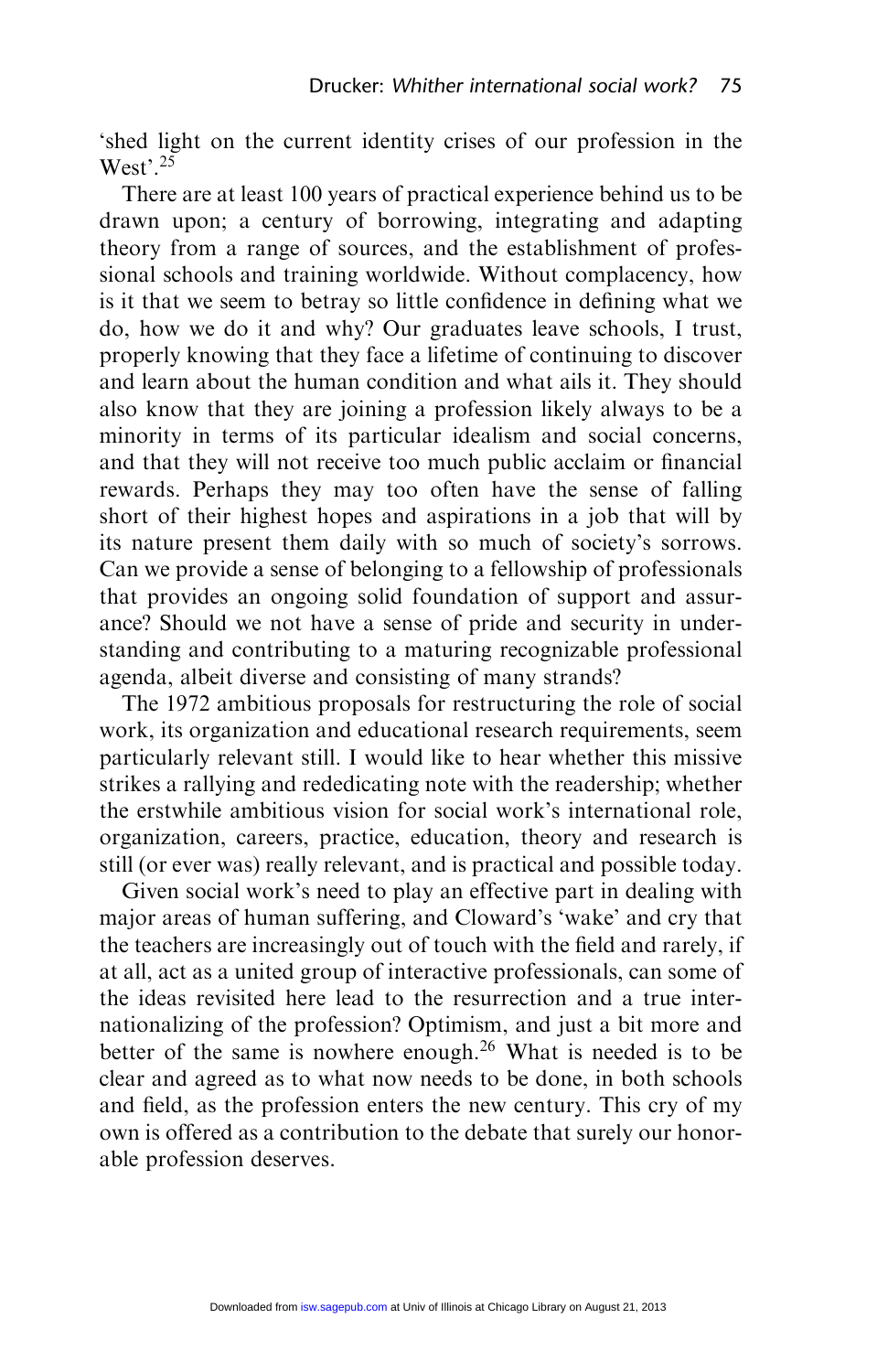#### **Notes**

- 1 East Timor was an example of how little has been learned by the international community at the UN. If there was no contingency plan for a swift adequate military presence it was predictable that there would be an intensification of slaughter as soon as the referendum had been held. Instead there was a fatal wait while approval was sought from Jakarta, although no one had ever acknowledged Indonesia's sovereignty over East Timor. The slaughter in Rwanda, in Bosnia's Sebrenitce (a promised UN 'safe haven' provided with no effective military protection) and in Kosovo (which continued between Albanians and Serbs, with no effective policing) should at least have taught something about fine words without matching big-stick resources. The UN has come very close to the fate of the League of Nations, which did nothing about Mussolini and Abyssinia in the 1930s.
- 2 In 1981, of the 80 international organizations working out of comfortable Bangkok in the 28 refugee camps on the Thai borders, the number of professional social workers could be counted on one hand. In Zaire, in 1992, there was none at all.
- 3 See The Kosovo Refugee Crisis: an Independent Evaluation of UNHCR's Emergency Preparedness and Response (UNHCR, 2000/01). The summary of conclusions and recommendations included:

The unusual concern of states to have a visible field presence through national NGOs or state agencies (military or civilian) was in UNHCR's perspective also a double-edged sword. It brought enormous resources to the emergency, but relatively little of it was channelled through the agency, and consultation with UNHCR varied considerably. Uneven consultation combined with a large number of actors  $-$  about 250 NGOs operated in Albania and FYR Macedonia at the peak of the emergency - made co-ordination difficult. Only about 20 per cent of the NGOs were UNHCR implementing partners . . . UNHCR can only co-ordinate those willing to be co-ordinated . . . UNHCR alone cannot 'screen' independently funded NGOs to ensure that numbers and experience correspond to need. This is a shared responsibility of host governments and the NGOs. EXCOM should address ways in which all NGOs can be made accountable and brought into the co-ordination framework, making reference to professional standards developed by the NGOs such as the Code of Conduct and the Sphere project.

- 4 An East European graduate student of mine was at a conference in Cairo housed in a five-star hotel. Her room cost per night perhaps two months of her miserable salary at home, the air ticket 18 months' worth. The conference topic was 'concern for the poor'.
- 5 One of the *Social Work* letter contributors uses the terminology about social work's 'market appeal'. In his  $ISW$  article Dolgoff (1999: 299) argues that 'ways to justify social welfare need to be identified that are consistent with the international market economy and the rigors it applies to societies'. He tempers his position by adding: 'The identification of these benefits is not an argument against fairness or social justice, but suggests that the humanitarian arguments need to be supplemented'.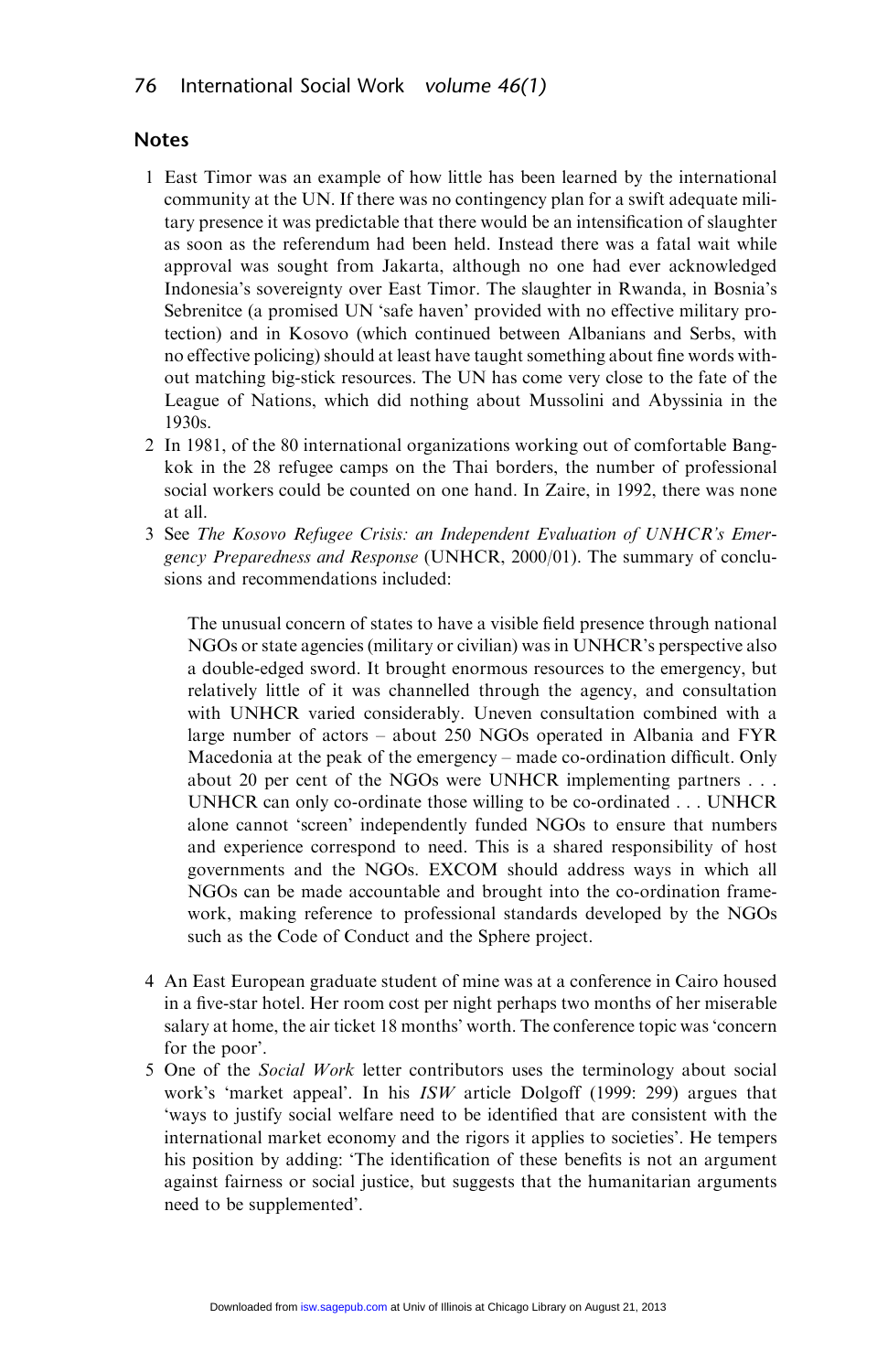- 6 See the interesting October 2000 'discourses' on the websites e-susst $(a)$  jazz worldbank.or and cdf@jazz.worldbank.org, which raise just such issues. The negative social aspects of their role and practice on the conditions of the world's poor can be seen to be troubling World Bank director, James D. Wolfensohn, and the World Bank itself.
- 7 Ironically, as reported from the fiasco of the World Trade Organisation in Seattle, the developing countries are said to be resisting standards for labour protection on the grounds that their cheap labour is a main element of competition in the global economy. Incidentally, how many social workers were concerned about these globalization issues before Seattle?
- 8 Not too serious an outcome in many places, it would seem, as the arms trade (politely termed defence industries) does very good business in amply keeping all sides of violent conflict provided with murderous weaponry and maintains vital armaments employment in 'civilized' countries.
- 9 See the discussion some three years ago on the NISW (UK) website intsocwork $@$ mailbase.ac.uk stimulated by Harriet Meek's deep concern at how eager young social workers are constantly thrown into violent situations with a minimum of sound agency support.
- 10 The NASW Code of Ethics states 'with particular attention to the needs and empowerment of the people who are vulnerable, oppressed, and living in poverty' and also emphasizes 'social work's determination to promote social justice and social change'.
- 11 The poor, even perhaps particularly in affluent countries, are a significant and excluded culture. They have been described by an unusual group (Fourth World) that has taken the plight of the poorest seriously, calling the poor the Fourth World (as distinct from the Third). See Rosenfeld (1989) and Rosenfeld and Tardieu (1998).
- 12 Yet perhaps social workers have too quickly reached for theoretical fragments, and in the process forced reality into strait ackets, often leaving out what does not fit and forgetting the limitations of any theory and the narrow areas of effective application of such theory. Can it be that we professionals in particular have sought respectability by adopting a pseudo-scientific academic stance? Social workers have a scientific duty to describe and tell it how it is, or looks to them - external and internal perceptions, thought and feelings, confusion, mystery and all. In my teaching I reach out constantly to the non-social sciences, novels, poems, songs, films, etc for material to provide understanding and to convey where and how to learn continuously. This includes the availability of a lifetime of learning to be mined from even the most inarticulate of our clients. For example, Singer and Burgin (1985): 'When he gets an idea into his head it becomes so strong that he forgets about everything else... The obsessed person becomes funny because he cannot see the exception to the rule, or he creates non-existent rules. I would say that the great misfortune of literature and life itself is the cliché, the generalization, while life itself has more exceptions than rules'. Burgin: 'Maybe the rule is that life is full of exceptions' (p. 45).
- 13 Butler's (1999) book review also echoes this broadening orientation: Knutson (1997) locates the child 'not simply in the "small circles of family, home and neighbourhood" but in the global politics of poverty'. Knutson's book, Children: Noble Causes or Worthy Citizens?, is 'about children and development, as distinct from the development of children', although development is soon discarded as ideologically tainted and technocratically biased.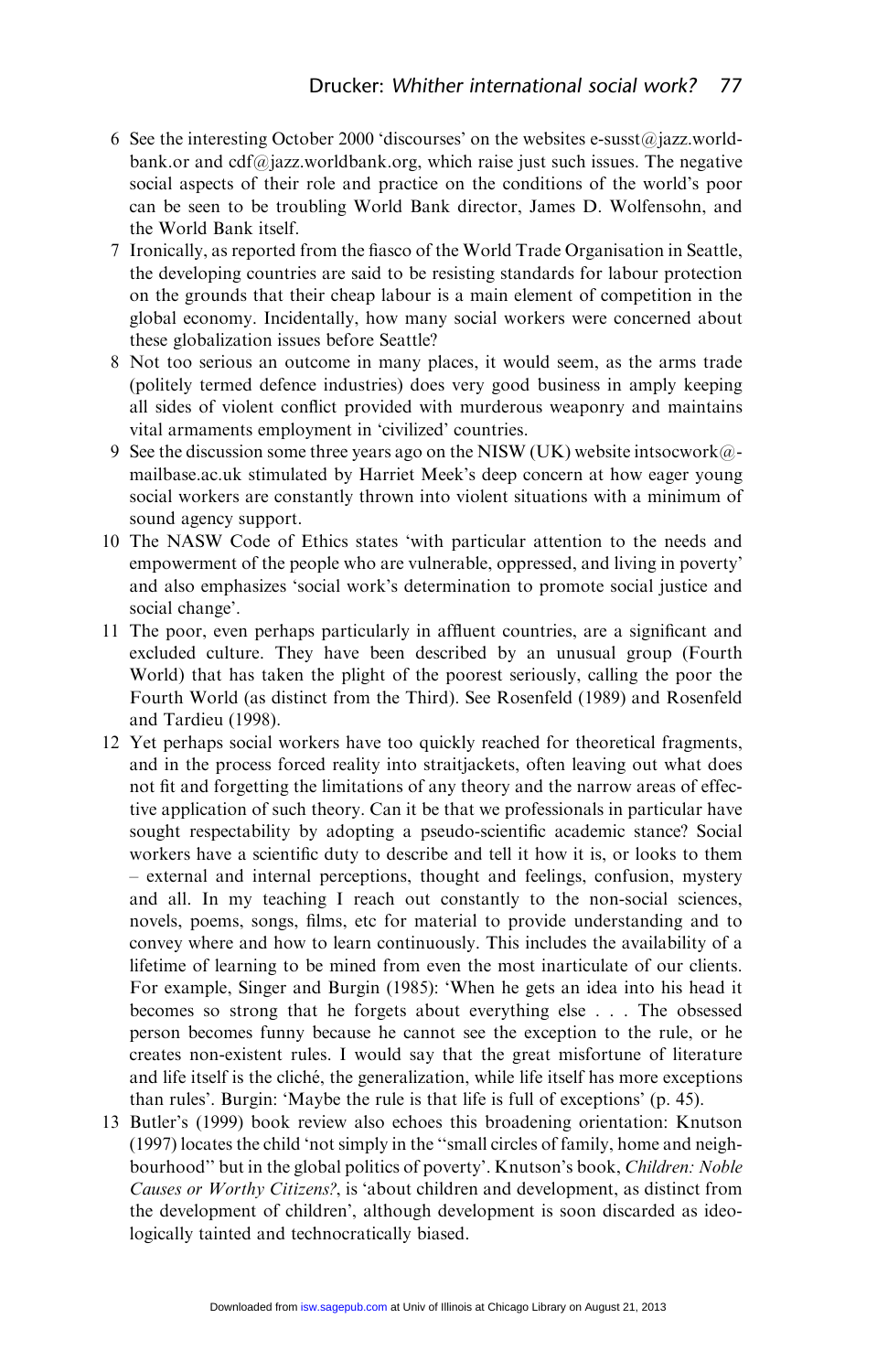#### 78 International Social Work volume 46(1)

- 14 Corridors of Power was the title of a novel by C.P. Snow (1964).
- 15 The social work conferences were the largest of any kind ever held in Manila and the overwhelming majority of registrations to the conferences was from the USA. Their costs, such as round-the-world airline tickets, conference fees and accommodation, apparently could be claimed as professional expenses for income tax purposes. Subsequently the IRS became suspicious whether claimants actually attended, and required a register to be kept of presence at each session, much to the irritation of other nationals. The suggestion that the fortunate with tax relief might voluntarily donate their refunds to a fund to enable social workers from the poorest countries to attend such conferences was not well received. The location for the 1970 Philippine conferences was at the dilapidated Manila Hotel (the former headquarters of General McArthur) owned by President Ferdinand Marcos and his wife, 'Iron Butterfly' Imelda. The staff of the hotel went on strike, complaining that the service charges and health benefits had not been paid to them as contracted. President Marcos and the minister of labour and social welfare arrived with armed outriders through the picket lines and gave splendid accounts of their concern for people and just labour laws. The social work conference committee apparently decided that as we were all guests of the Philippines, we had no business to express in any way our concern at the employees' situation.
- 16 The United Kingdom, whence the charity organization had come to the USA at the end of the nineteenth century, had also at that time a vast empire of resources and the poor upon which to fuel its industrial revolution and economic dominance.
- 17 An approach, I have since discovered, which echoes C. Wright Mills in The Socio*logical Imagination* (1959): 'Know that many personal troubles . . . must be understood in terms of public issues . . . and in terms of the problems of history-making. Know that the human meaning of public issues must be revealed by relating them to personal troubles – and to the problems of the individual life.

Shankar Pathak (1981) was later to point out that this role, so defined from the current practices of social work, was in fact a version of the first, an essential development role in policy and planning.

- 18 This idea was first unveiled in Thailand. To my surprise it evoked much embarrassed laughter. Not at the content, I learned, but because the term 'see-saw' in the Thai language meant something sexual.
- 19 This was attempted on a modest scale by UN ESCAP's Mobile Training Scheme in Nepal. In the short run (1974–5) it displayed great promise.
- 20 In the main, entrance to universities took place at a time when worldwide those elitist and conservative institutions derived their prestige from the laboratorybased myopic ('pure') static science of the nineteenth century or from the more romantically-inclined abstractions of the humanities formulated in the comfort of learned literary discourse in ivory towers far from the misery and chaos of everyday life. Social work, if it had been less concerned with its status and acceptability and more with the workings of society and social injustice, might even have contributed dynamic concepts well before the fixed state of the physical sciences gave way to the flux, uncertainties and living with the unknown, of atomic and biogenetic research (Drucker, 1993: 517-18).
- 21 Again very much in the perspective of Singer and Burgin (1985: 1–2): 'Every life is strange  $\dots$  This visitor  $\dots$  is, after all, part of the big universe  $\dots$  I'd like to hear what he has to say. I am sure in his telling it, I will hear something which is completely new as far as my knowledge of human beings is concerned . . . The more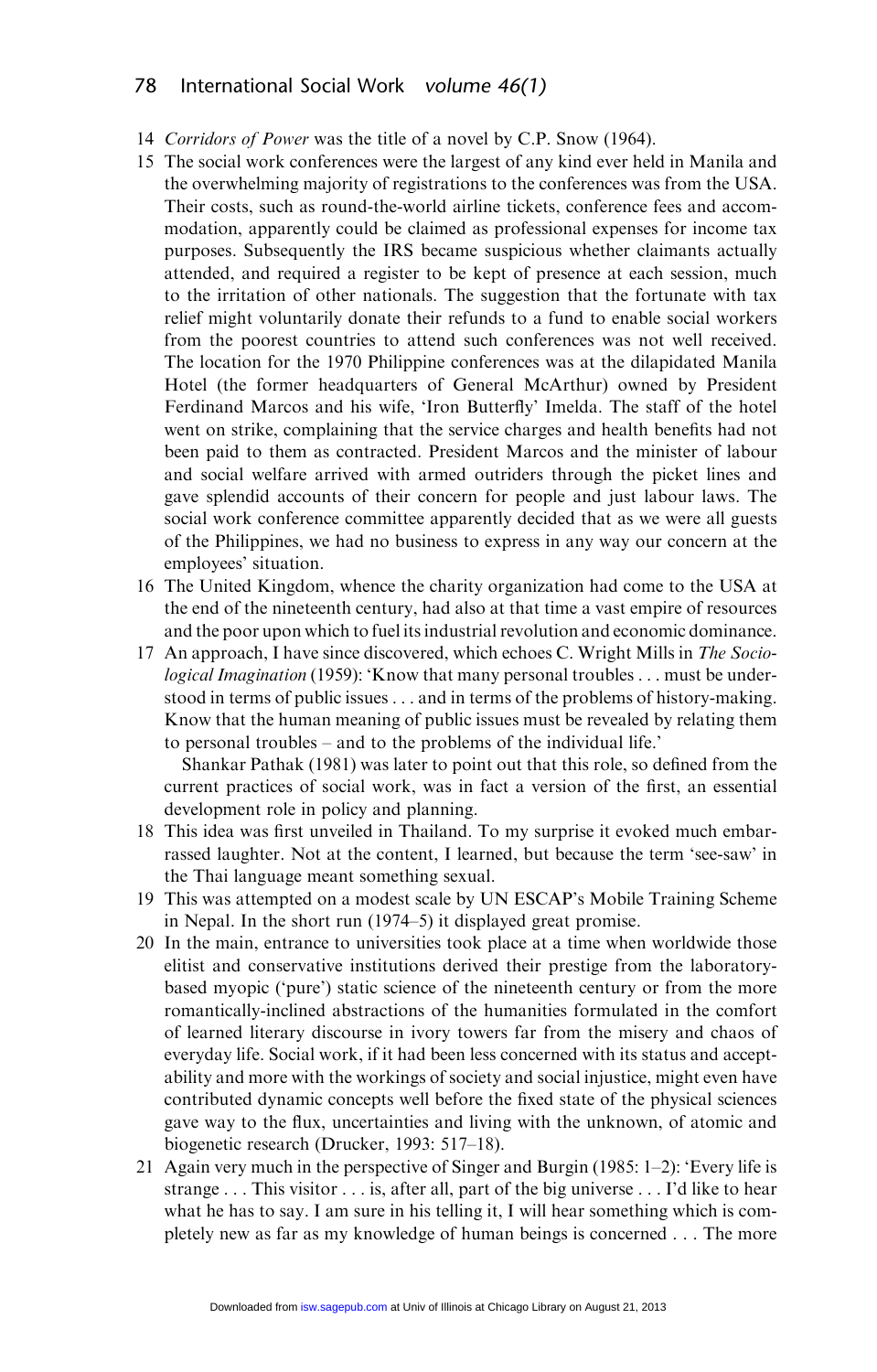you see what other people do, the more you learn about yourself... I say to myself, why don't they look into the human ocean which surrounds them where stories and novelties flow by the millions? It's there where my experiments take place  $-$  in the laboratory of humanity, not on a piece of paper.'

- 22 I was told recently quite bluntly at one distinguished American school of social work that what gets researched is determined by the funding source. Market forces again, permeating academia?
- 23 This was to be the last year of British rule in Hong Kong before it was returned to China. It was ironic to observe that during the UK's 99 colonial years no recognizable democratic structure had been established. However, much very late agonizing was expressed for Hong Kong's democratic fate under the communists.
- 24 So soon afterwards came the collapse of the Asian Tigers' economies. Leading economists had previously been enthusiastically encouraging the West to learn from their success. Alas for the poor, with loss of their miserably paid work, and public services and projects, which the World Bank advises countries to cut in order that governments might receive enormous loans which will add to the debts that will need to be repaid.
- 25 That there is a crisis in the West is very clear. 'Social Work Education is in the midst of crisis and responses are scattered and minimal.' The profession is also in crisis. The wide range of problems both in education and practice call for a sustained, critical examination of the profession, something that has gone unattended for more than 30 years. Although the Madison (1977) and O'Hare (1981) conferences attempted in a small way to chip away at the problem of conceptualizing practice, the last serious and studied examination of practice took place in the late 50s with the publication of the working definition of Social Work Practice (1958). 'Thus, the call for thoughtful analysis and comment is long overdue.' Dean Kay Hoffman, First Conference Chair, College of Social Work, Lexington, KY, in an April 2000 Internet call for papers for a series of conferences to be held throughout 2001/3.
- 26 Both academics and practitioners seem comfortable with suggesting, if only by omission, that staying with a variant of the current course will lead eventually to some sort of comprehensive progress. This tendency is prevalent particularly in academia, where the development enterprise is tinged with the patina of hopefulness unjustified by experience. V.S. Naipaul's warning about how it is wrong to 'corrupt (one's) views by injecting optimism or hope into what (one) is seeing' obviously is given short shrift by development specialists, possibly because we personally do not pay the price for disregarding reality. The real cost is borne by other people, on whose behalf the development community works, and who remain consigned indefinitely to misery and want (P. Olpadwala, 1998).

#### **References**

- Brigham, T. (1984) Social Work Education in Five Developing Countries in Education for Social Work Practice: Selected International Models. Vienna: International Association of Schools of Social Work.
- Butler, I. (1999) book review of Knutson, *International Social Work* 42(3): 382-3.
- Cloward, R. (1998) 'The Decline of Education for Professional Practice', Social Work  $43(6): 584-6.$
- Desai, M. (1993) editorial, *Indian Journal of Social Work LIV(4)*: 507-12.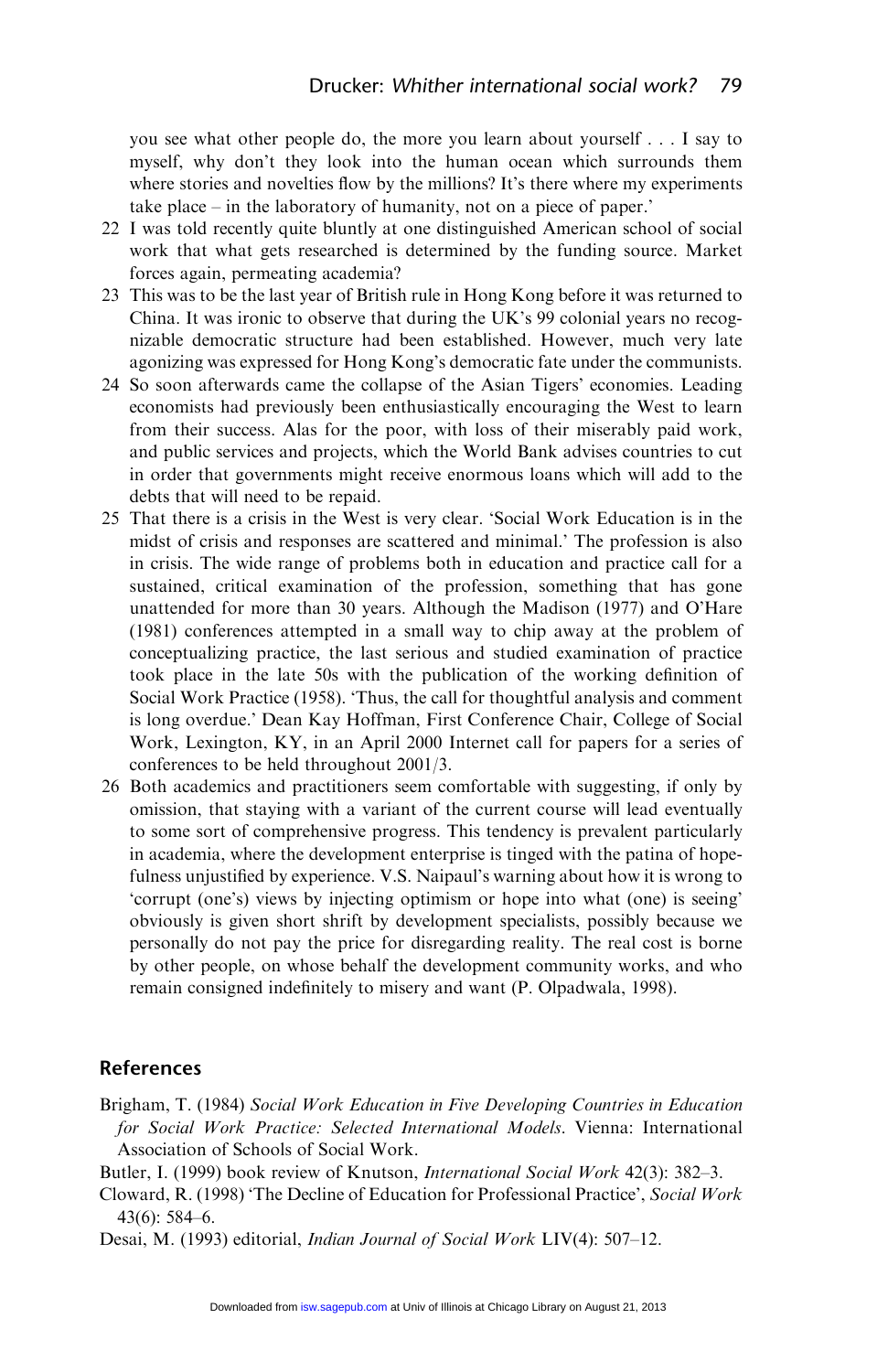- Dolgoff, Ralph (1999) 'What does Social Welfare Produce?' International Social Work 42(3): 295-307.
- Drucker, D. (1972) An Exploration of the Curricula of Social Work in Some Countries of Asia, with Special Reference to the Relevance of Social Work Education to Social Development Goals. Bangkok: UN ECAFE/UNICEF.
- Drucker, D. (1977) 'The Scapegoating of Students and Professional/Academic Failure', paper presented at a National Conference, Bangalore, India: NIMHANS.
- Drucker, D. (1985, 1988) Docudrama, 'Somewhere a Door Blew Shut: Letters from Exile', staged at Smith College, MA.
- Drucker, D. (1993) 'The Social Work Profession in Asia: Look Homeward 1969-1993', Indian Journal of Social Work, LIV(4): 513-36.
- Ife, J. (1999) IFSW East Timor Report, British National Institute of Social Work, email: intsocwork@nisw.org.uk, 28 November.
- International Congress of Social Workers (ICSW) (1970) Report of the Pre-Conference Working Party to the XVth International Conference on Social Welfare of the International Council on Social Welfare Held in the Philippines (Aug./Sept.).
- International Red Cross (IFRC) (1994) Code of Conduct for the International Red Cross and Red Crescent Movement and Non-Government Organisations in Disaster Relief. Geneva: AGL.
- Kendall, K.A. (1986) 'Social Work Education in the 1980s: Accent on Change', International Social Work 29(1): 15-28.
- Knutson, Karl Eric (1997) Children: Noble Causes or Worthy Citizens? Aldershot, UK: Arena/UNICEF.
- Martinez-Brawley, E.E. (1999) 'Social Work, Postmodernism and Higher Education', International Social Work 42(3): 333-46.
- Midgley, J. (1981) Professional Imperialism: Social Work in the Third World. London: Heinemann.
- Naipaul, V.S. (1989) interview in *India Today*, 31 July, quoted by P. Olpadwala, in 'The Rhetoric and Reality of Development', Draft 7, September 1998, Cornell University, Ithaca, NY.
- Nimmagadda, J. and C.D. Cowger (1999) 'Cross-cultural Practice: Social Worker Ingenuity in the Indigenization of Practice Knowledge', International Social Work 42(3): 261-76.
- Olpadwala, P. (1998) 'The Rhetoric and Reality of Development', Draft 7, September 1998, Cornell University, Ithaca, NY, quoting an interview with V.S. Naipaul, in India Today, 31 July 1989.
- Pathak, S. (1981) Social Welfare: An Evolutionary and Developmental Perspective. Delhi, India: Macmillan.
- Rosenfeld, J.M. (1989) *Emergence from Extreme Poverty*. Paris: Science and Service Publications Fourth World Publications.
- Rosenfeld, J.M. and B. Tardieu (1998) From Impasse to Action: The Forging of Reciprocity. Jerusalem, Israel: International Movement ATD Fourth World and the Brookdale Institute; Boston, MA: American University Press. Available in French, as Artisans de Democratie, Paris: Les Editions Quart Monde.
- Singer, I.B. and R. Burgin (1985) Conversations with Isaac Bashevis Singer. New York: Doubleday.
- Taylor, Z. (1999) 'Values, Theories and Methods in Social Work Education, A Culturally Transferable Craft?' International Social Work 42(3): 309-18.

*The Economist* (2000) 'Sins of the Secular Missionaries', 29 January: 25–7.

Tsui, Ming-sum and Fernando Cheung (1998) 'Letter' to Social Work 43(6): 588.